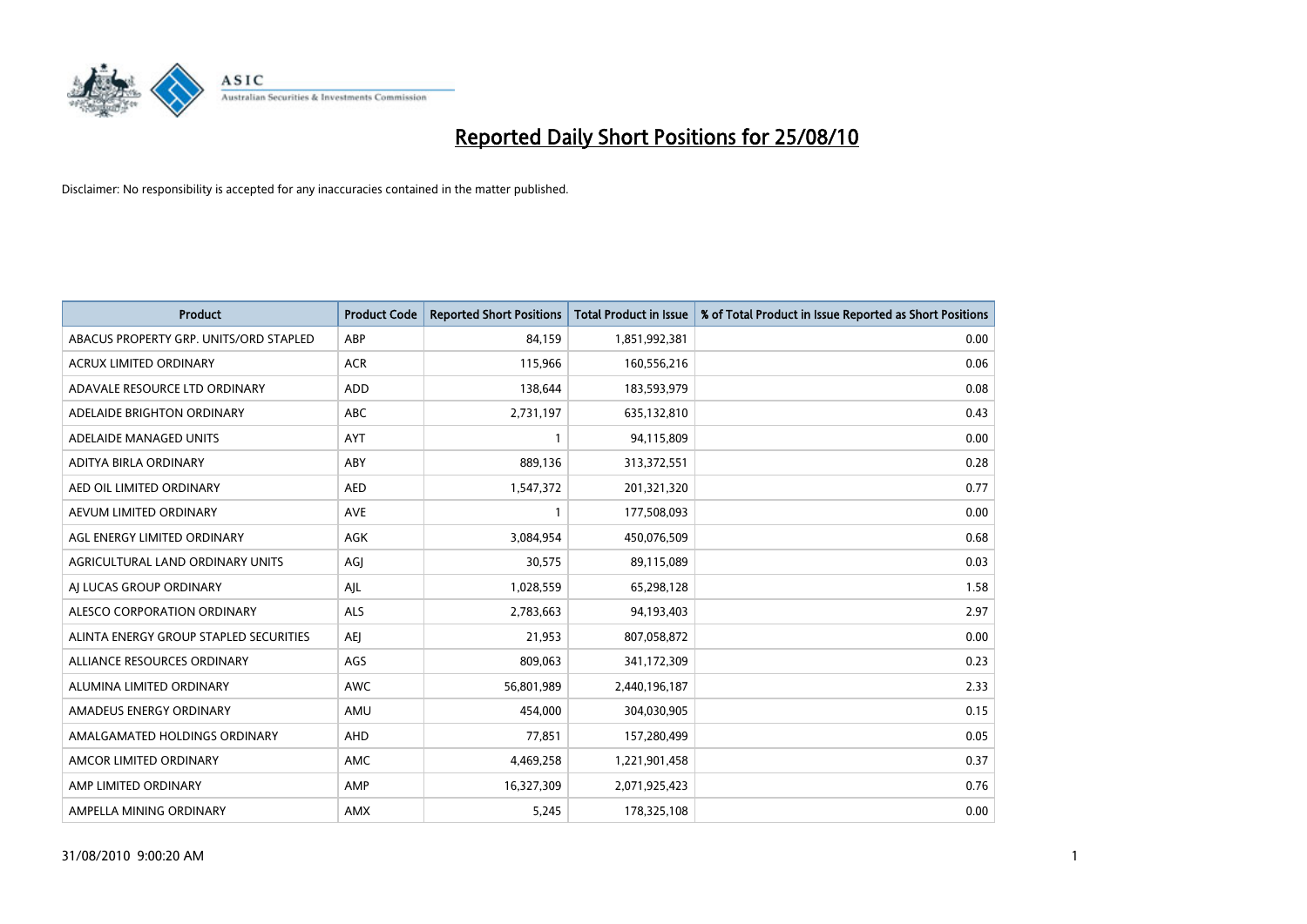

| <b>Product</b>                          | <b>Product Code</b> | <b>Reported Short Positions</b> | <b>Total Product in Issue</b> | % of Total Product in Issue Reported as Short Positions |
|-----------------------------------------|---------------------|---------------------------------|-------------------------------|---------------------------------------------------------|
| ANDEAN RESOURCES LTD ORDINARY           | <b>AND</b>          | 311,459                         | 542,257,867                   | 0.04                                                    |
| ANSELL LIMITED ORDINARY                 | <b>ANN</b>          | 1,895,555                       | 131,577,652                   | 1.44                                                    |
| ANTARES ENERGY LTD ORDINARY             | <b>AZZ</b>          | 484,718                         | 299,333,110                   | 0.17                                                    |
| ANZ BANKING GRP LTD ORDINARY            | ANZ                 | 5,375,642                       | 2,559,301,430                 | 0.16                                                    |
| APA GROUP STAPLED SECURITIES            | <b>APA</b>          | 6,035,090                       | 542,318,629                   | 1.13                                                    |
| APEX MINERALS NL ORDINARY               | <b>AXM</b>          | 885,146                         | 3,567,819,909                 | 0.02                                                    |
| APN EUROPEAN RETAIL UNITS STAPLED SEC.  | <b>AEZ</b>          | 11,832                          | 544,910,660                   | 0.00                                                    |
| APN NEWS & MEDIA ORDINARY               | <b>APN</b>          | 9,150,277                       | 598,823,853                   | 1.53                                                    |
| APOLLO GAS LIMITED ORDINARY             | <b>AZO</b>          | 71,180                          | 83,488,660                    | 0.09                                                    |
| AQUARIUS PLATINUM. ORDINARY             | <b>AOP</b>          | 5,532,314                       | 463,231,008                   | 1.21                                                    |
| AQUILA RESOURCES ORDINARY               | <b>AQA</b>          | 1,595,721                       | 322,273,136                   | 0.47                                                    |
| ARAFURA RESOURCE LTD ORDINARY           | <b>ARU</b>          | 58,061                          | 290,640,342                   | 0.02                                                    |
| ARB CORPORATION ORDINARY                | <b>ARP</b>          | 2.100                           | 72,481,302                    | 0.00                                                    |
| ARDENT LEISURE GROUP STAPLED SECURITIES | AAD                 | 15,644                          | 309,109,468                   | 0.01                                                    |
| ARISTOCRAT LEISURE ORDINARY             | <b>ALL</b>          | 24,565,280                      | 533,379,348                   | 4.61                                                    |
| ARROW ENERGY ORDINARY                   | <b>AOE</b>          | 932,647                         | 734,120,686                   | 0.13                                                    |
| ASCIANO GROUP STAPLED SECURITIES        | <b>AIO</b>          | 22,057,362                      | 2,926,103,883                 | 0.73                                                    |
| ASG GROUP LIMITED ORDINARY              | <b>ASZ</b>          | 40,398                          | 151,836,046                   | 0.02                                                    |
| ASPEN GROUP ORD/UNITS STAPLED           | <b>APZ</b>          | 390,792                         | 579,980,076                   | 0.06                                                    |
| ASTON RES LTD ORDINARY                  | <b>AZT</b>          | 33,557                          | 204,527,604                   | 0.02                                                    |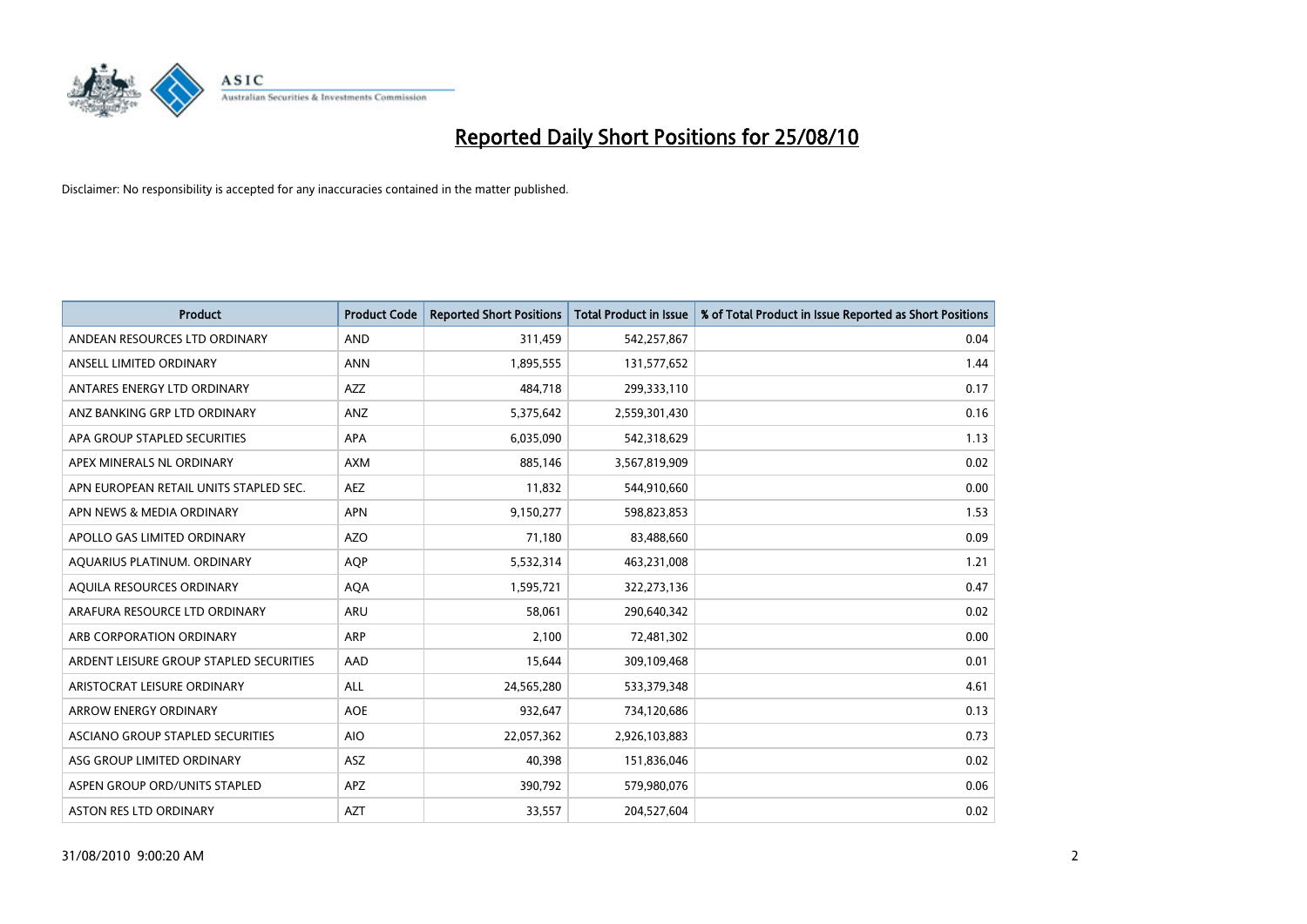

| <b>Product</b>                          | <b>Product Code</b> | <b>Reported Short Positions</b> | <b>Total Product in Issue</b> | % of Total Product in Issue Reported as Short Positions |
|-----------------------------------------|---------------------|---------------------------------|-------------------------------|---------------------------------------------------------|
| ASTRO JAP PROP GROUP STAPLED SECURITIES | AJA                 | 58,530                          | 508,212,161                   | 0.01                                                    |
| ASX LIMITED ORDINARY                    | <b>ASX</b>          | 3,161,845                       | 173,576,316                   | 1.82                                                    |
| ATLAS IRON LIMITED ORDINARY             | <b>AGO</b>          | 3,918,203                       | 540,009,119                   | 0.72                                                    |
| AUCKLAND INTERNATION ORDINARY           | AIA                 | 54                              | 1,310,392,831                 | 0.00                                                    |
| <b>AURORA OIL &amp; GAS ORDINARY</b>    | <b>AUT</b>          | 39,913                          | 276,690,342                   | 0.01                                                    |
| <b>AUROX RESOURCES ORDINARY</b>         | AXO                 | 2                               | 196,044,413                   | 0.00                                                    |
| <b>AUSDRILL LIMITED ORDINARY</b>        | <b>ASL</b>          | 95,786                          | 254,290,140                   | 0.03                                                    |
| AUSENCO LIMITED ORDINARY                | AAX                 | 3,815,773                       | 122,427,576                   | 3.13                                                    |
| AUST VINTAGE LTD ORDINARY               | <b>AVG</b>          | 62,398                          | 128,282,317                   | 0.05                                                    |
| <b>AUSTAL LIMITED ORDINARY</b>          | ASB                 | 285,270                         | 188,069,638                   | 0.14                                                    |
| AUSTAR UNITED ORDINARY                  | <b>AUN</b>          | 11,820,855                      | 1,260,030,198                 | 0.95                                                    |
| <b>AUSTBROKERS HOLDINGS ORDINARY</b>    | <b>AUB</b>          | $\overline{2}$                  | 52,736,987                    | 0.00                                                    |
| AUSTEREO GROUP LTD. ORDINARY            | <b>AEO</b>          | 10,658                          | 344,798,708                   | 0.00                                                    |
| AUSTIN ENGINEERING ORDINARY             | ANG                 | 1,149                           | 69,414,403                    | 0.00                                                    |
| AUSTRALAND PROPERTY STAPLED SECURITY    | <b>ALZ</b>          | 245,926                         | 576,837,197                   | 0.04                                                    |
| AUSTRALIAN AGRICULT. ORDINARY           | AAC                 | 4,854,539                       | 264,264,459                   | 1.82                                                    |
| <b>AUSTRALIAN EDUCATION UNITS</b>       | <b>AEU</b>          | 625,000                         | 134,973,383                   | 0.46                                                    |
| AUSTRALIAN INFRASTR. UNITS/ORDINARY     | <b>AIX</b>          | 157,645                         | 620,733,944                   | 0.02                                                    |
| AUSTRALIAN MINES LTD ORDINARY           | <b>AUZ</b>          | 1,400,000                       | 6,981,662,168                 | 0.02                                                    |
| AUSTRALIAN PHARM. ORDINARY              | API                 | 584,413                         | 488,115,883                   | 0.12                                                    |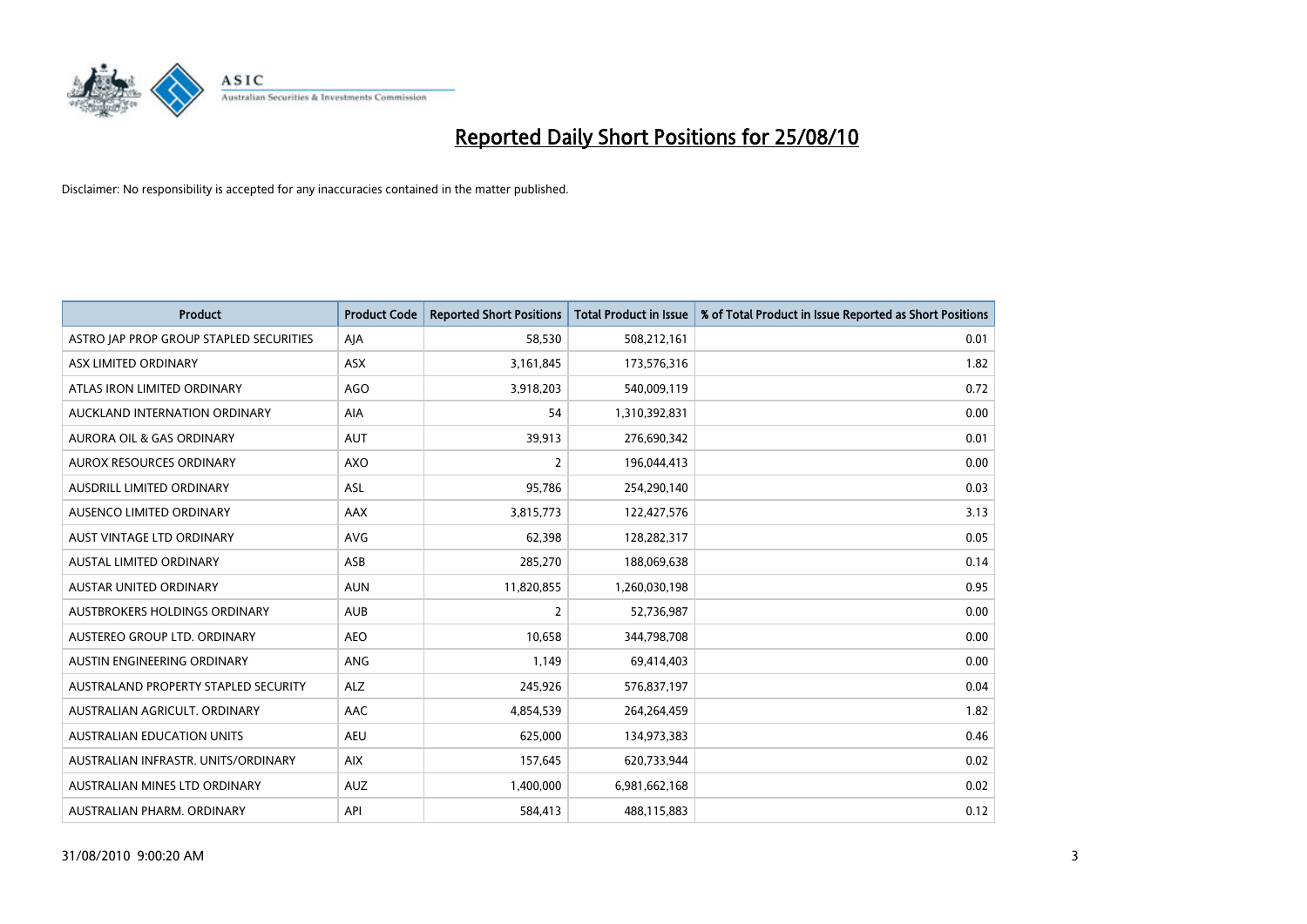

| <b>Product</b>                       | <b>Product Code</b> | <b>Reported Short Positions</b> | <b>Total Product in Issue</b> | % of Total Product in Issue Reported as Short Positions |
|--------------------------------------|---------------------|---------------------------------|-------------------------------|---------------------------------------------------------|
| AUTOMOTIVE HOLDINGS ORDINARY         | <b>AHE</b>          | 3,944                           | 225,731,300                   | 0.00                                                    |
| AVEXA LIMITED ORDINARY               | <b>AVX</b>          | 243,657                         | 847,688,779                   | 0.03                                                    |
| AVOCA RESOURCES ORDINARY             | <b>AVO</b>          | 13,842,919                      | 290,892,011                   | 4.76                                                    |
| AWB LIMITED ORDINARY                 | AWB                 | 1,633,990                       | 817,304,356                   | 0.20                                                    |
| AWE LIMITED ORDINARY                 | <b>AWE</b>          | 574,896                         | 521,871,941                   | 0.10                                                    |
| AXA ASIA PACIFIC ORDINARY            | <b>AXA</b>          | 1,450,143                       | 2,067,095,545                 | 0.07                                                    |
| BANK OF QUEENSLAND. ORDINARY         | <b>BOO</b>          | 379,658                         | 215,681,127                   | 0.18                                                    |
| <b>BANNERMAN RESOURCES ORDINARY</b>  | <b>BMN</b>          | 613,322                         | 201,710,934                   | 0.30                                                    |
| <b>BASS STRAIT OIL CO ORDINARY</b>   | <b>BAS</b>          | 1,482                           | 291,030,250                   | 0.00                                                    |
| <b>BATAVIA MINING ORDINARY</b>       | <b>BTV</b>          | 2,500                           | 153,032,145                   | 0.00                                                    |
| <b>BAUXITE RESOURCE LTD ORDINARY</b> | <b>BAU</b>          | 89,594                          | 234,379,896                   | 0.04                                                    |
| <b>BC IRON LIMITED ORDINARY</b>      | <b>BCI</b>          | 20,537                          | 83,911,000                    | 0.03                                                    |
| BEACH ENERGY LIMITED ORDINARY        | <b>BPT</b>          | 1,519,274                       | 1,092,548,972                 | 0.14                                                    |
| BENDIGO AND ADELAIDE ORDINARY        | <b>BEN</b>          | 3,623,842                       | 354,487,961                   | 1.02                                                    |
| BENDIGO MINING LTD ORDINARY          | <b>BDG</b>          | 11,994,142                      | 509,712,735                   | 2.35                                                    |
| BERKELEY RESOURCES ORDINARY          | <b>BKY</b>          | 6,527                           | 137,590,319                   | 0.00                                                    |
| BHP BILLITON LIMITED ORDINARY        | <b>BHP</b>          | 36,977,072                      | 3,356,081,497                 | 1.06                                                    |
| <b>BILLABONG ORDINARY</b>            | <b>BBG</b>          | 6,375,653                       | 253,122,552                   | 2.52                                                    |
| <b>BIOTA HOLDINGS ORDINARY</b>       | <b>BTA</b>          | 2,352,903                       | 179,878,356                   | 1.31                                                    |
| <b>BISALLOY STEEL ORDINARY</b>       | <b>BIS</b>          | 84,480                          | 216,455,965                   | 0.04                                                    |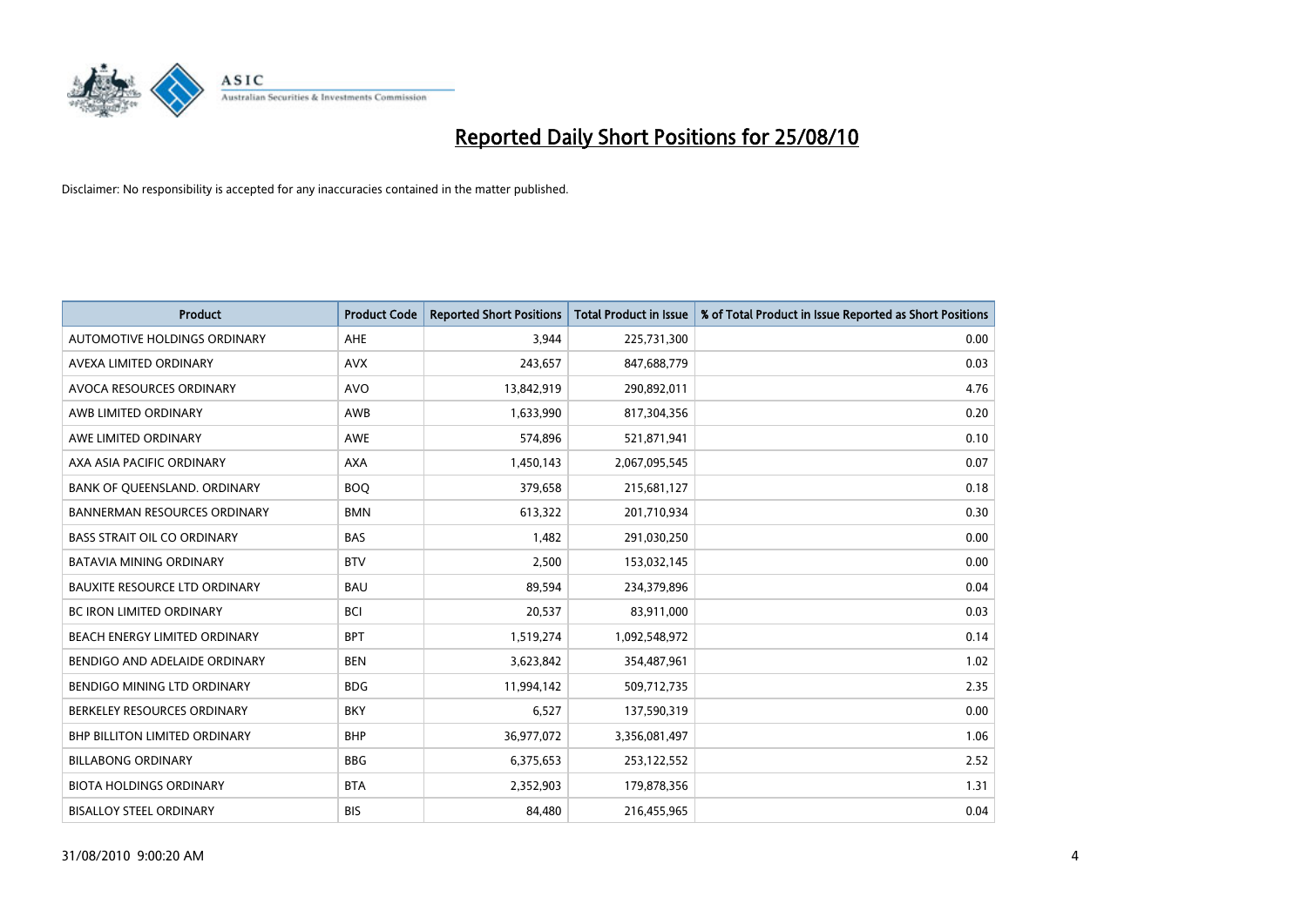

| <b>Product</b>                           | <b>Product Code</b> | <b>Reported Short Positions</b> | Total Product in Issue | % of Total Product in Issue Reported as Short Positions |
|------------------------------------------|---------------------|---------------------------------|------------------------|---------------------------------------------------------|
| BKI INVESTMENT LTD ORDINARY              | BKI                 | 508                             | 418,566,158            | 0.00                                                    |
| <b>BLACKTHORN RESOURCES ORDINARY</b>     | <b>BTR</b>          | 35,848                          | 106,885,300            | 0.03                                                    |
| <b>BLUESCOPE STEEL LTD ORDINARY</b>      | <b>BSL</b>          | 12,302,821                      | 1,823,322,017          | 0.65                                                    |
| <b>BOART LONGYEAR ORDINARY</b>           | <b>BLY</b>          | 4,105,887                       | 461,163,412            | 0.89                                                    |
| <b>BOOM LOGISTICS ORDINARY</b>           | <b>BOL</b>          | 377,999                         | 460,795,156            | 0.08                                                    |
| BORAL LIMITED, ORDINARY                  | <b>BLD</b>          | 21,924,737                      | 718,853,617            | 3.02                                                    |
| BOTSWANA METALS LTD ORDINARY             | <b>BML</b>          | 7.000                           | 106,087,760            | 0.01                                                    |
| <b>BOW ENERGY LIMITED ORDINARY</b>       | <b>BOW</b>          | 1,746,954                       | 280,607,187            | 0.63                                                    |
| BRADKEN LIMITED ORDINARY                 | <b>BKN</b>          | 732,061                         | 138,752,259            | 0.52                                                    |
| <b>BRAMBLES LIMITED ORDINARY</b>         | <b>BXB</b>          | 8,252,711                       | 1,422,234,685          | 0.57                                                    |
| <b>BRAVURA SOLUTIONS ORDINARY</b>        | <b>BVA</b>          | 1,252,779                       | 648,127,461            | 0.19                                                    |
| <b>BREVILLE GROUP LTD ORDINARY</b>       | <b>BRG</b>          | 2,740                           | 129,515,322            | 0.00                                                    |
| <b>BRICKWORKS LIMITED ORDINARY</b>       | <b>BKW</b>          | 9,300                           | 147,235,904            | 0.01                                                    |
| <b>BROCKMAN RESOURCES ORDINARY</b>       | <b>BRM</b>          | 143,128                         | 141,588,151            | 0.10                                                    |
| BT INVESTMENT MNGMNT ORDINARY            | <b>BTT</b>          | 565,723                         | 160,000,000            | 0.35                                                    |
| <b>BUNNINGS WAREHOUSE ORDINARY UNITS</b> | <b>BWP</b>          | 438.891                         | 420,711,773            | 0.11                                                    |
| <b>BURU ENERGY ORDINARY</b>              | <b>BRU</b>          | 171,612                         | 182,769,813            | 0.09                                                    |
| CABCHARGE AUSTRALIA ORDINARY             | CAB                 | 1,629,315                       | 120,437,014            | 1.35                                                    |
| CALTEX AUSTRALIA ORDINARY                | <b>CTX</b>          | 6,926,477                       | 270,000,000            | 2.58                                                    |
| <b>CAMPBELL BROTHERS ORDINARY</b>        | CPB                 | 515,293                         | 63,517,495             | 0.82                                                    |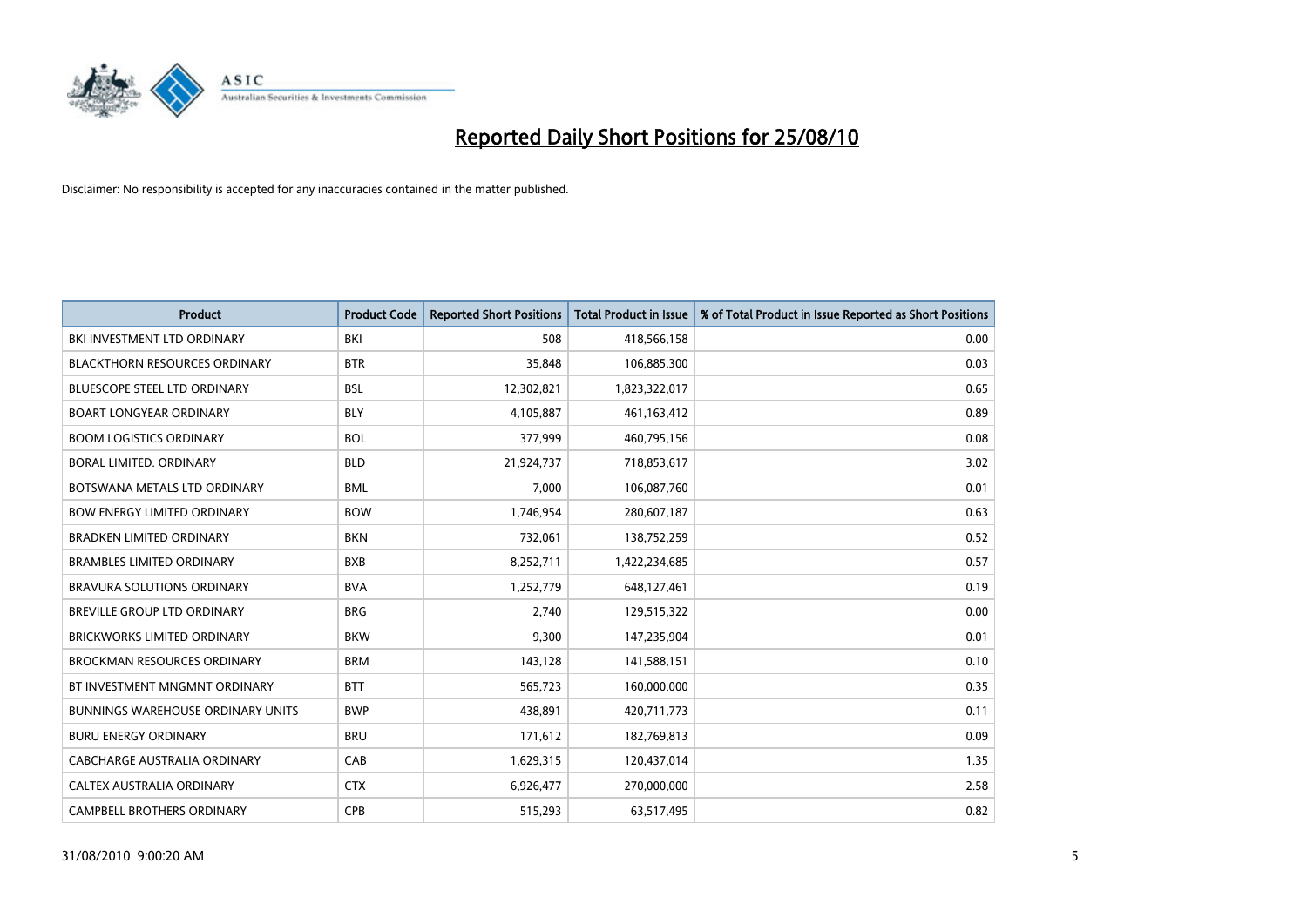

| <b>Product</b>                         | <b>Product Code</b> | <b>Reported Short Positions</b> | <b>Total Product in Issue</b> | % of Total Product in Issue Reported as Short Positions |
|----------------------------------------|---------------------|---------------------------------|-------------------------------|---------------------------------------------------------|
| CAPE LAMBERT RES LTD ORDINARY          | <b>CFE</b>          | 494,424                         | 593,166,467                   | 0.08                                                    |
| <b>CARBON ENERGY ORDINARY</b>          | <b>CNX</b>          | 578,590                         | 609,497,650                   | 0.09                                                    |
| <b>CARDNO LIMITED ORDINARY</b>         | CDD                 | 12.795                          | 105,599,600                   | 0.01                                                    |
| CARNARVON PETROLEUM ORDINARY           | <b>CVN</b>          | 1,928,488                       | 686,759,634                   | 0.27                                                    |
| <b>CARNEGIE WAVE ENERGY ORDINARY</b>   | <b>CWE</b>          | 83,000                          | 565,237,627                   | 0.01                                                    |
| CARPATHIAN RESOURCES ORDINARY          | <b>CPN</b>          | 75.000                          | 265,533,501                   | 0.03                                                    |
| CARPENTARIA EXP. LTD ORDINARY          | CAP                 | 9,777                           | 93,821,301                    | 0.01                                                    |
| CARSALES.COM LTD ORDINARY              | <b>CRZ</b>          | 1,308,544                       | 232,490,800                   | 0.56                                                    |
| CASH CONVERTERS ORD/DIV ACCESS         | CCV                 | 30,519                          | 379,761,025                   | 0.00                                                    |
| <b>CASPIAN OIL &amp; GAS ORDINARY</b>  | <b>CIG</b>          | 50,000                          | 1,331,500,513                 | 0.00                                                    |
| CATALPA RESOURCES ORDINARY             | <b>CAH</b>          | 142,603                         | 162,749,311                   | 0.08                                                    |
| <b>CEC GROUP LIMITED ORDINARY</b>      | <b>CEG</b>          | 1,750                           | 79,662,662                    | 0.00                                                    |
| <b>CELLNET GROUP ORDINARY</b>          | <b>CLT</b>          | 1,342                           | 73,135,185                    | 0.00                                                    |
| <b>CENTENNIAL COAL ORDINARY</b>        | <b>CEY</b>          | 3,666,725                       | 395,028,737                   | 0.93                                                    |
| CENTRAL PETROLEUM ORDINARY             | <b>CTP</b>          | 11,455                          | 907,291,115                   | 0.00                                                    |
| CENTRO PROPERTIES UNITS/ORD STAPLED    | <b>CNP</b>          | 323,831                         | 972,414,514                   | 0.03                                                    |
| CENTRO RETAIL GROUP STAPLED SECURITIES | <b>CER</b>          | 719,729                         | 2,286,399,424                 | 0.03                                                    |
| <b>CERAMIC FUEL CELLS ORDINARY</b>     | <b>CFU</b>          | 267,098                         | 1,029,873,280                 | 0.03                                                    |
| <b>CFS RETAIL PROPERTY UNITS</b>       | <b>CFX</b>          | 63,025,924                      | 2,510,727,671                 | 2.48                                                    |
| CHALLENGER DIV.PRO. STAPLED UNITS      | <b>CDI</b>          | 101,985                         | 913,426,007                   | 0.01                                                    |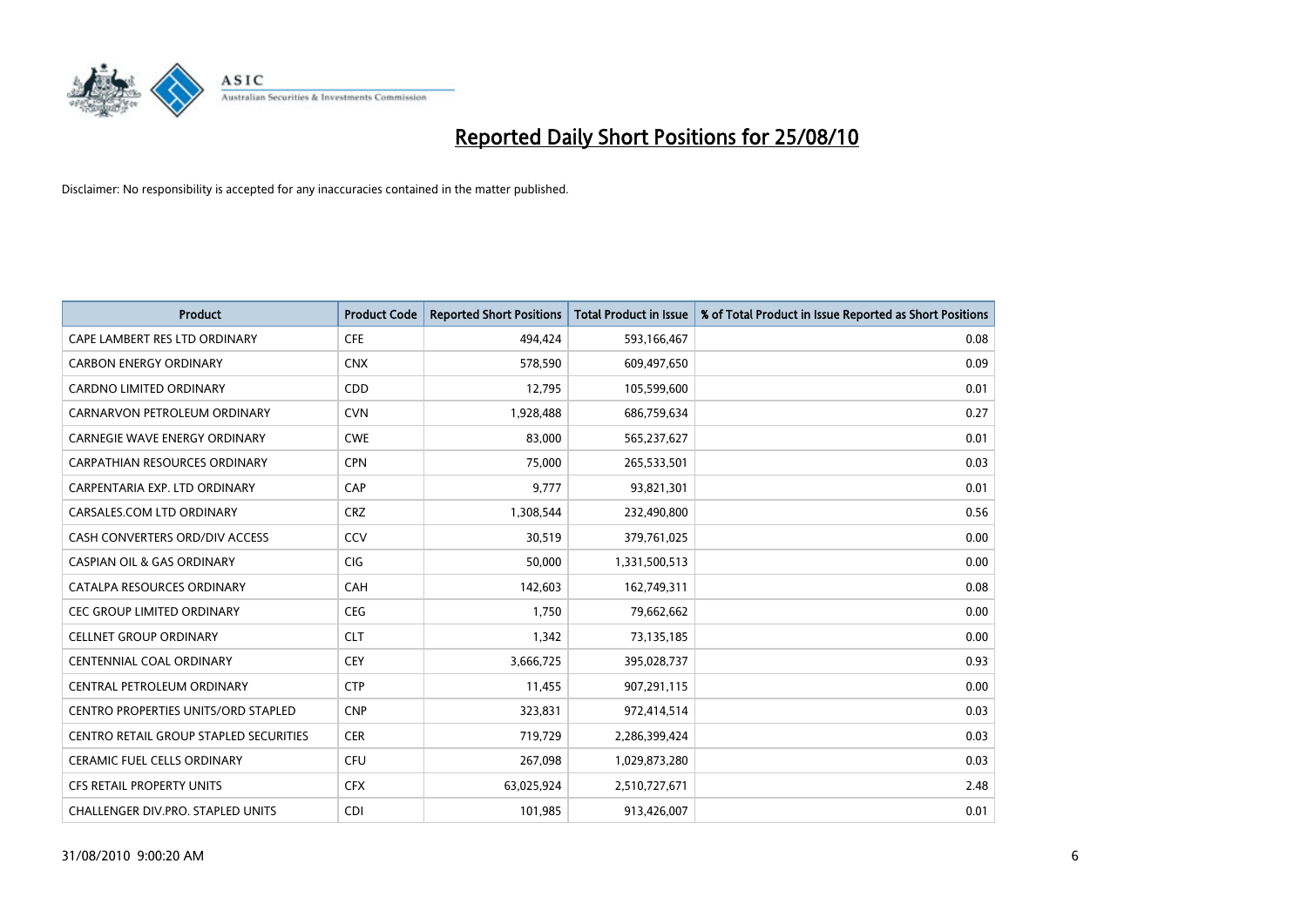

| <b>Product</b>                          | <b>Product Code</b> | <b>Reported Short Positions</b> | <b>Total Product in Issue</b> | % of Total Product in Issue Reported as Short Positions |
|-----------------------------------------|---------------------|---------------------------------|-------------------------------|---------------------------------------------------------|
| <b>CHALLENGER F.S.G.LTD ORDINARY</b>    | CGF                 | 10,891,041                      | 499,473,232                   | 2.17                                                    |
| CHALLENGER INFRAST. STAPLED UNITS       | <b>CIF</b>          | 8,420                           | 317,867,768                   | 0.00                                                    |
| <b>CHANDLER MACLEOD LTD ORDINARY</b>    | <b>CMG</b>          | 11,970                          | 421,812,960                   | 0.00                                                    |
| CHARTER HALL GROUP STAPLED US PROHIBIT. | CHC                 | 870,816                         | 1,212,723,832                 | 0.06                                                    |
| <b>CHARTER HALL OFFICE UNIT</b>         | COO                 | 288,125                         | 4,933,132,725                 | 0.00                                                    |
| <b>CHARTER HALL RETAIL UNITS</b>        | <b>COR</b>          | 2,122,565                       | 1,529,040,700                 | 0.14                                                    |
| CHEMGENEX PHARMACEUT ORDINARY           | <b>CXS</b>          | 221,509                         | 283,348,870                   | 0.08                                                    |
| CITADEL RESOURCE GRP ORDINARY           | CGG                 | 1,789,457                       | 2,367,460,116                 | 0.07                                                    |
| CITIGOLD CORP LTD ORDINARY              | <b>CTO</b>          | 2,950,028                       | 928,565,634                   | 0.32                                                    |
| CLINUVEL PHARMACEUT, ORDINARY           | <b>CUV</b>          | 41,277                          | 303,423,665                   | 0.01                                                    |
| <b>CLOUGH LIMITED ORDINARY</b>          | <b>CLO</b>          | 474,994                         | 768,806,269                   | 0.05                                                    |
| <b>COAL &amp; ALLIED ORDINARY</b>       | <b>CNA</b>          | 3,774                           | 86,584,735                    | 0.00                                                    |
| COAL OF AFRICA LTD ORDINARY             | <b>CZA</b>          | 202,886                         | 530,514,663                   | 0.04                                                    |
| COCA-COLA AMATIL ORDINARY               | <b>CCL</b>          | 3,290,363                       | 754,604,969                   | 0.43                                                    |
| <b>COCHLEAR LIMITED ORDINARY</b>        | COH                 | 686,530                         | 56,574,987                    | 1.18                                                    |
| <b>COCKATOO COAL ORDINARY</b>           | <b>COK</b>          | 799,162                         | 602,507,380                   | 0.13                                                    |
| COEUR D'ALENE MINES. CDI 1:1            | <b>CXC</b>          | 1,000                           | 4,427,833                     | 0.02                                                    |
| <b>COFFEY INTERNATIONAL ORDINARY</b>    | <b>COF</b>          | 28,018                          | 129,035,760                   | 0.02                                                    |
| COMMONWEALTH BANK, ORDINARY             | CBA                 | 15,096,307                      | 1,548,817,874                 | 0.92                                                    |
| COMMONWEALTH PROP ORDINARY UNITS        | <b>CPA</b>          | 21,125,449                      | 2,012,803,230                 | 1.02                                                    |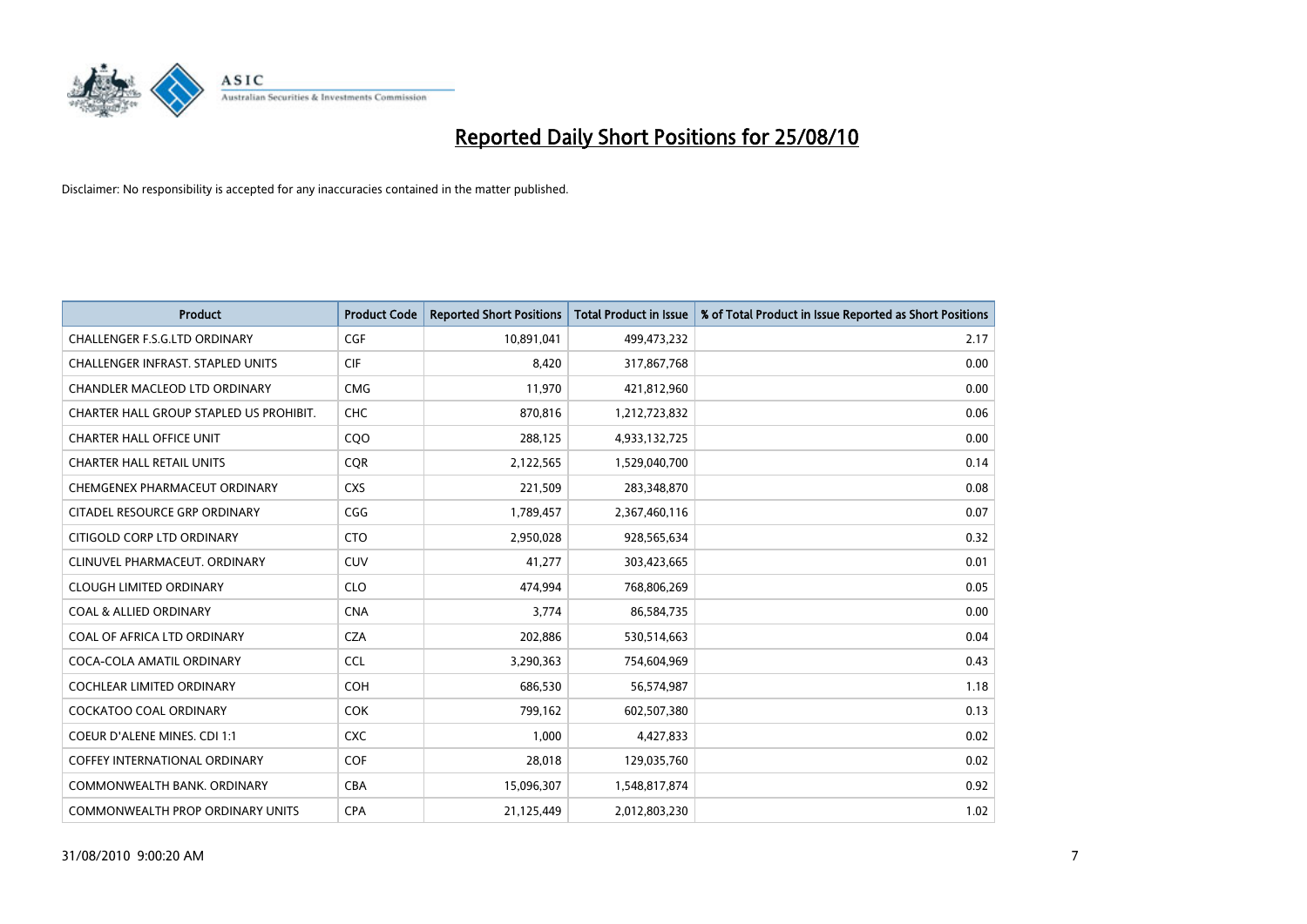

| <b>Product</b>                      | <b>Product Code</b> | <b>Reported Short Positions</b> | <b>Total Product in Issue</b> | % of Total Product in Issue Reported as Short Positions |
|-------------------------------------|---------------------|---------------------------------|-------------------------------|---------------------------------------------------------|
| <b>COMPASS RESOURCES ORDINARY</b>   | <b>CMR</b>          | 147,674                         | 147,402,920                   | 0.10                                                    |
| COMPUTERSHARE LTD ORDINARY          | CPU                 | 3,588,357                       | 555,664,059                   | 0.64                                                    |
| <b>CONNECTEAST GROUP STAPLED</b>    | CEU                 | 28,725,302                      | 3,940,145,951                 | 0.73                                                    |
| CONQUEST MINING ORDINARY            | CQT                 | 4,571,732                       | 353,151,103                   | 1.29                                                    |
| CONSOLIDATED MEDIA, ORDINARY        | <b>CMI</b>          | 3,549,236                       | 596,758,471                   | 0.60                                                    |
| CONTANGO MICROCAP ORDINARY          | <b>CTN</b>          | 7,500                           | 150,088,688                   | 0.00                                                    |
| <b>COOPER ENERGY LTD ORDINARY</b>   | <b>COE</b>          | 14,860                          | 292,576,001                   | 0.01                                                    |
| <b>COPPER STRIKE LTD ORDINARY</b>   | <b>CSE</b>          | 714                             | 116,455,571                   | 0.00                                                    |
| <b>CORPORATE EXPRESS ORDINARY</b>   | <b>CXP</b>          | 148                             | 169,366,966                   | 0.00                                                    |
| <b>COUNT FINANCIAL ORDINARY</b>     | COU                 | 1,382,550                       | 259,888,869                   | 0.53                                                    |
| <b>CRANE GROUP LIMITED ORDINARY</b> | <b>CRG</b>          | 4,123,107                       | 78,286,427                    | 5.23                                                    |
| CROMWELL GROUP STAPLED SECURITIES   | <b>CMW</b>          | 121,479                         | 898,886,642                   | 0.01                                                    |
| <b>CROWN LIMITED ORDINARY</b>       | <b>CWN</b>          | 5,181,786                       | 753,555,290                   | 0.66                                                    |
| <b>CSG LIMITED ORDINARY</b>         | CSV                 | 106,727                         | 242,946,695                   | 0.05                                                    |
| <b>CSL LIMITED ORDINARY</b>         | <b>CSL</b>          | 12,709,904                      | 549,698,043                   | 2.28                                                    |
| <b>CSR LIMITED ORDINARY</b>         | <b>CSR</b>          | 6,268,903                       | 1,514,920,814                 | 0.40                                                    |
| <b>CUDECO LIMITED ORDINARY</b>      | CDU                 | 407,367                         | 136,065,740                   | 0.29                                                    |
| <b>CUSTOMERS LIMITED ORDINARY</b>   | <b>CUS</b>          | 60,612                          | 135,521,531                   | 0.04                                                    |
| DART ENERGY LTD ORDINARY            | <b>DTE</b>          | 1,112,234                       | 419,748,184                   | 0.26                                                    |
| DAVID JONES LIMITED ORDINARY        | <b>DIS</b>          | 20,999,247                      | 510,945,759                   | 4.06                                                    |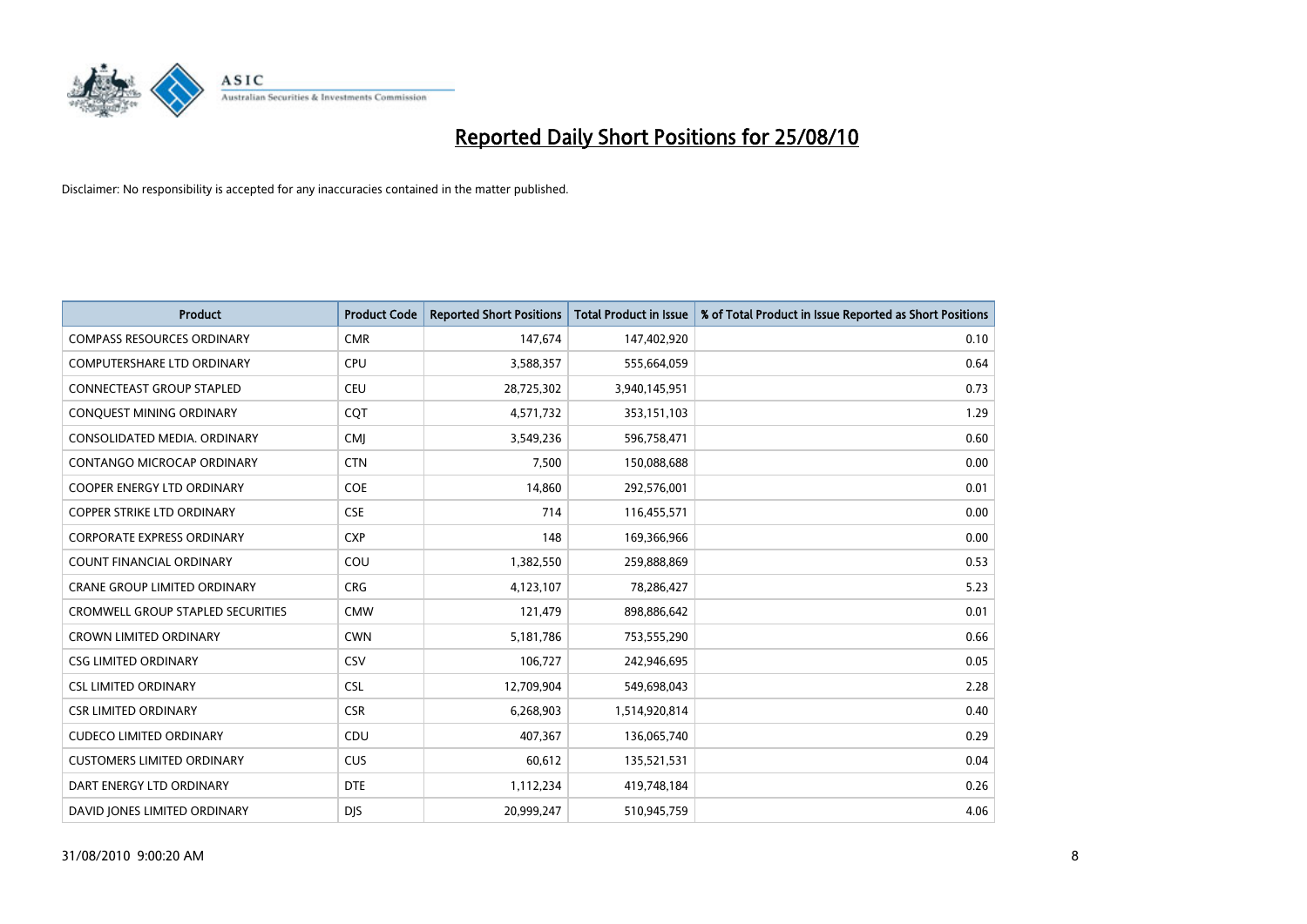

| <b>Product</b>                       | <b>Product Code</b> | <b>Reported Short Positions</b> | <b>Total Product in Issue</b> | % of Total Product in Issue Reported as Short Positions |
|--------------------------------------|---------------------|---------------------------------|-------------------------------|---------------------------------------------------------|
| DECMIL GROUP LIMITED ORDINARY        | <b>DCG</b>          | 17,397                          | 123,754,568                   | 0.01                                                    |
| DEEP YELLOW LIMITED ORDINARY         | <b>DYL</b>          | 385,987                         | 1,125,814,458                 | 0.03                                                    |
| DEVINE LIMITED ORDINARY              | <b>DVN</b>          | 1,000                           | 634,918,223                   | 0.00                                                    |
| DEXUS PROPERTY GROUP STAPLED UNITS   | <b>DXS</b>          | 14,411,199                      | 4,820,821,799                 | 0.29                                                    |
| <b>DOMINION MINING ORDINARY</b>      | <b>DOM</b>          | 381,250                         | 103,327,059                   | 0.36                                                    |
| DOMINO PIZZA ENTERPR ORDINARY        | <b>DMP</b>          | $\overline{2}$                  | 68,280,174                    | 0.00                                                    |
| DOWNER EDI LIMITED ORDINARY          | <b>DOW</b>          | 1,645,479                       | 336,582,351                   | 0.50                                                    |
| DUET GROUP STAPLED US PROHIBIT.      | <b>DUE</b>          | 271,905                         | 887,304,690                   | 0.03                                                    |
| DULUXGROUP LIMITED ORDINARY          | <b>DLX</b>          | 348,860                         | 366,945,710                   | 0.09                                                    |
| <b>EASTERN STAR GAS ORDINARY</b>     | <b>ESG</b>          | 4,887,479                       | 991,272,041                   | 0.49                                                    |
| EDT RETAIL TRUST UNITS               | <b>EDT</b>          | 99,457                          | 4,700,290,868                 | 0.00                                                    |
| <b>ELDERS LIMITED ORDINARY</b>       | <b>ELD</b>          | 18, 157, 275                    | 448,598,480                   | 4.03                                                    |
| ELDORADO GOLD CORP CDI 1:1           | EAU                 | 26,631                          | 22,388,646                    | 0.12                                                    |
| ELIXIR PETROLEUM LTD ORDINARY        | <b>EXR</b>          | 324,400                         | 188,988,472                   | 0.17                                                    |
| <b>EMECO HOLDINGS ORDINARY</b>       | <b>EHL</b>          | 1,995,019                       | 631,237,586                   | 0.31                                                    |
| <b>ENERGY RESOURCES ORDINARY 'A'</b> | ERA                 | 486,557                         | 190,737,934                   | 0.25                                                    |
| <b>ENERGY WORLD CORPOR, ORDINARY</b> | <b>EWC</b>          | 6,502,057                       | 1,561,166,672                 | 0.40                                                    |
| <b>ENTEK ENERGY LTD ORDINARY</b>     | <b>ETE</b>          | 489,903                         | 225,192,535                   | 0.22                                                    |
| <b>ENTELLECT SOLUTIONS ORDINARY</b>  | <b>ESN</b>          | 464,050                         | 1,740,334,200                 | 0.03                                                    |
| ENVESTRA LIMITED ORDINARY            | <b>ENV</b>          | 436.090                         | 1,386,827,962                 | 0.03                                                    |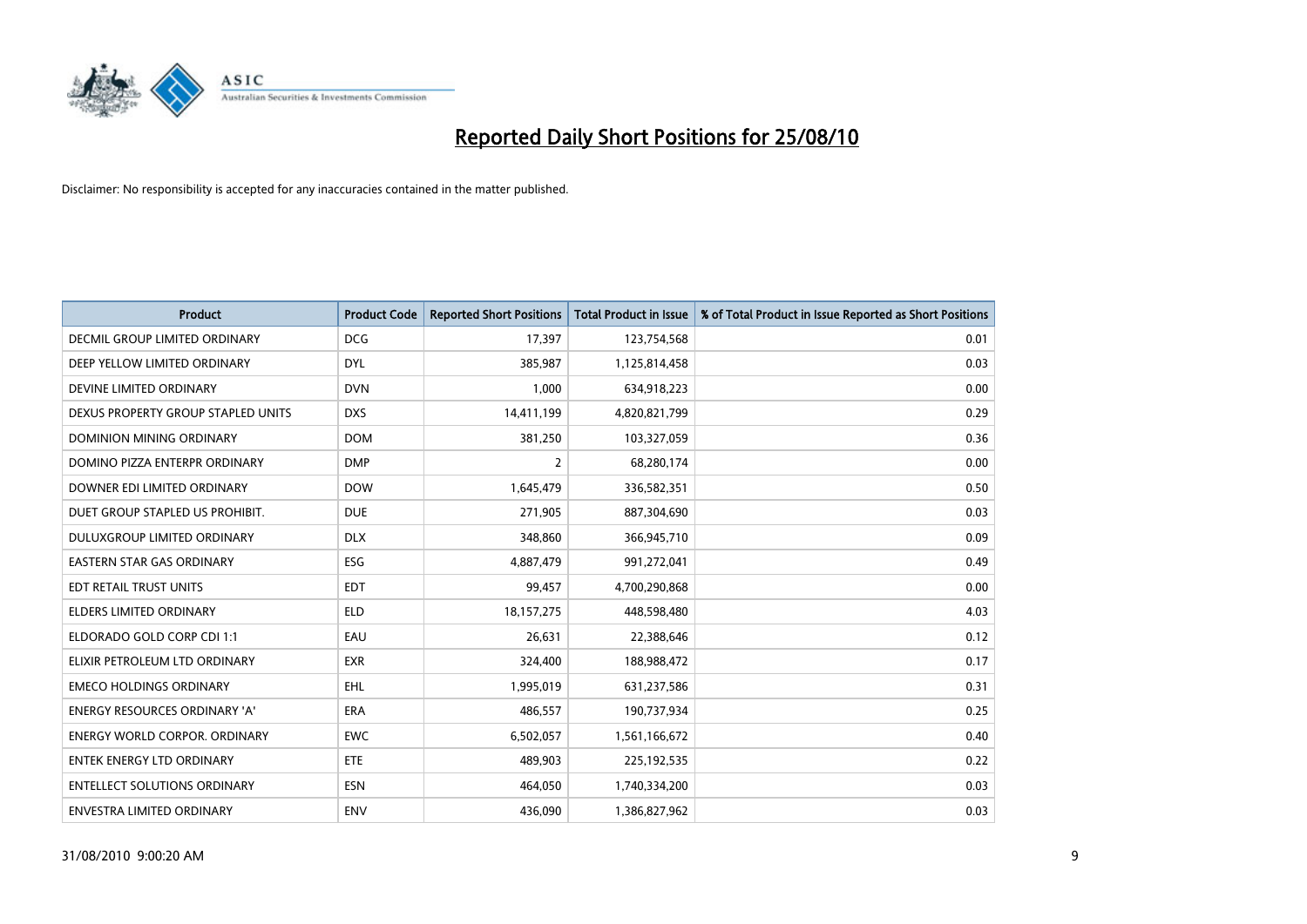

| <b>Product</b>                            | <b>Product Code</b> | <b>Reported Short Positions</b> | <b>Total Product in Issue</b> | % of Total Product in Issue Reported as Short Positions |
|-------------------------------------------|---------------------|---------------------------------|-------------------------------|---------------------------------------------------------|
| EQUINOX MINERALS LTD CHESS DEPOSITARY INT | EQN                 | 8,921,463                       | 707,734,878                   | 1.26                                                    |
| ETFS METALS. ETFS GOLD                    | GOLD                | 291                             | 5,026,305                     | 0.01                                                    |
| EVEREST FINANCIAL ORDINARY                | <b>EFG</b>          | 4.300                           | 251,442,316                   | 0.00                                                    |
| EXTRACT RESOURCES ORDINARY                | <b>EXT</b>          | 1,834,347                       | 243,302,298                   | 0.75                                                    |
| FAIRFAX MEDIA LTD ORDINARY                | <b>FXI</b>          | 285,341,655                     | 2,351,955,725                 | 12.14                                                   |
| <b>FANTASTIC HOLDINGS ORDINARY</b>        | <b>FAN</b>          | 3,000                           | 102,669,351                   | 0.00                                                    |
| <b>FERRAUS LIMITED ORDINARY</b>           | <b>FRS</b>          | 370                             | 202,695,137                   | 0.00                                                    |
| FISHER & PAYKEL APP. ORDINARY             | <b>FPA</b>          | 9,233,223                       | 724,235,162                   | 1.27                                                    |
| FISHER & PAYKEL H. ORDINARY               | <b>FPH</b>          | 1,184,331                       | 517,418,502                   | 0.23                                                    |
| FKP PROPERTY GROUP STAPLED SECURITIES     | <b>FKP</b>          | 5,373,531                       | 1,166,821,398                 | 0.46                                                    |
| FLEETWOOD CORP ORDINARY                   | <b>FWD</b>          | 112,725                         | 56,467,182                    | 0.19                                                    |
| FLETCHER BUILDING ORDINARY                | <b>FBU</b>          | 397,592                         | 606,946,993                   | 0.06                                                    |
| FLEXIGROUP LIMITED ORDINARY               | <b>FXL</b>          | 50,999                          | 270,818,164                   | 0.02                                                    |
| <b>FLIGHT CENTRE ORDINARY</b>             | <b>FLT</b>          | 2,603,888                       | 99,782,560                    | 2.61                                                    |
| FLINDERS MINES LTD ORDINARY               | <b>FMS</b>          | 20,752,618                      | 1,820,149,571                 | 1.15                                                    |
| FOCUS MINERALS LTD ORDINARY               | <b>FML</b>          | 158,640                         | 2,865,543,210                 | 0.01                                                    |
| FORGE GROUP LIMITED ORDINARY              | <b>FGE</b>          | 3,100                           | 78,789,014                    | 0.00                                                    |
| FORTE ENERGY NL ORDINARY                  | <b>FTE</b>          | 2,658,986                       | 580,658,031                   | 0.46                                                    |
| FORTESCUE METALS GRP ORDINARY             | <b>FMG</b>          | 31,354,460                      | 3,107,448,900                 | 0.95                                                    |
| <b>FOSTER'S GROUP ORDINARY</b>            | FGL                 | 10,174,761                      | 1,930,432,682                 | 0.52                                                    |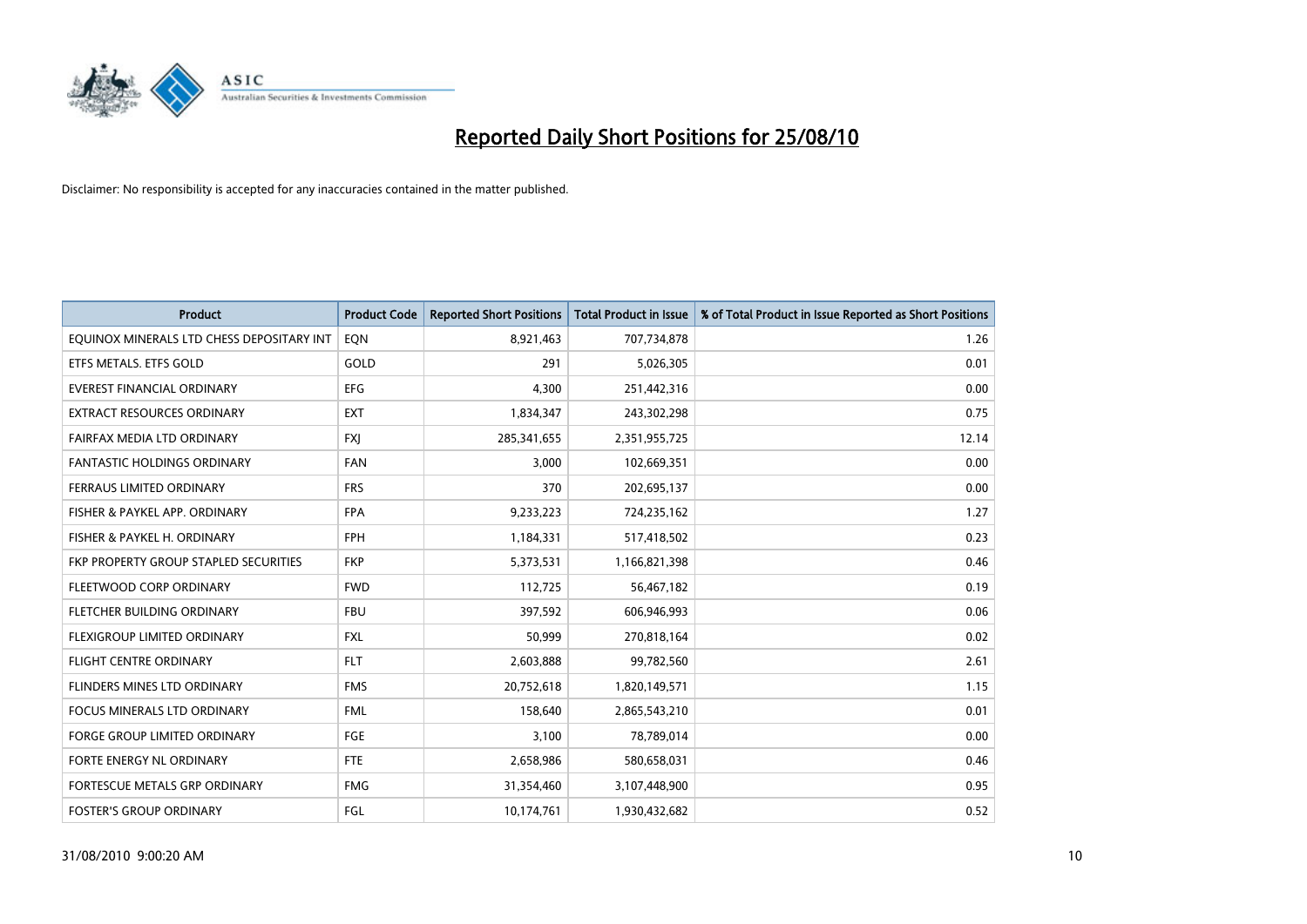

| <b>Product</b>                            | <b>Product Code</b> | <b>Reported Short Positions</b> | <b>Total Product in Issue</b> | % of Total Product in Issue Reported as Short Positions |
|-------------------------------------------|---------------------|---------------------------------|-------------------------------|---------------------------------------------------------|
| FTD CORPORATION ORDINARY                  | <b>FTD</b>          | 8,088                           | 100,421,069                   | 0.01                                                    |
| FUNTASTIC LIMITED ORDINARY                | <b>FUN</b>          | 322,528                         | 340,997,682                   | 0.09                                                    |
| <b>G.U.D. HOLDINGS ORDINARY</b>           | GUD                 | 188,455                         | 67,703,709                    | 0.27                                                    |
| <b>GALAXY RESOURCES ORDINARY</b>          | <b>GXY</b>          | 112,890                         | 190,553,358                   | 0.06                                                    |
| <b>GEODYNAMICS LIMITED ORDINARY</b>       | GDY                 | 621,903                         | 292,840,219                   | 0.21                                                    |
| <b>GINDALBIE METALS LTD ORDINARY</b>      | <b>GBG</b>          | 7,516,303                       | 849,478,099                   | 0.87                                                    |
| <b>GIRALIA RESOURCES NL ORDINARY</b>      | <b>GIR</b>          | 292,457                         | 178,360,170                   | 0.15                                                    |
| <b>GLOBAL MINING ORDINARY</b>             | <b>GMI</b>          | 8,951                           | 194,070,347                   | 0.00                                                    |
| <b>GLOUCESTER COAL ORDINARY</b>           | GCL                 | 275,004                         | 81,962,133                    | 0.34                                                    |
| <b>GLOUCESTER COAL ORDINARY EX OFFER</b>  | <b>GCLN</b>         | 595                             | 46,870,700                    | 0.00                                                    |
| <b>GME RESOURCES LTD ORDINARY</b>         | <b>GME</b>          | 800                             | 302,352,750                   | 0.00                                                    |
| <b>GOLDEN GATE PETROL ORDINARY</b>        | GGP                 | 11,538                          | 975,826,623                   | 0.00                                                    |
| <b>GOLDEN WEST RESOURCE ORDINARY</b>      | <b>GWR</b>          | 1,617                           | 164,606,127                   | 0.00                                                    |
| <b>GOODMAN FIELDER, ORDINARY</b>          | <b>GFF</b>          | 3,286,142                       | 1,380,386,438                 | 0.25                                                    |
| <b>GOODMAN GROUP STAPLED US PROHIBIT.</b> | <b>GMG</b>          | 3,894,411                       | 6,369,751,394                 | 0.05                                                    |
| <b>GPT GROUP STAPLED SEC.</b>             | <b>GPT</b>          | 12,442,064                      | 1,855,529,431                 | 0.67                                                    |
| <b>GRAINCORP LIMITED A CLASS ORDINARY</b> | <b>GNC</b>          | 1,602,973                       | 198,318,900                   | 0.81                                                    |
| <b>GRANGE RESOURCES. ORDINARY</b>         | <b>GRR</b>          | 1,761,024                       | 1,152,077,403                 | 0.16                                                    |
| <b>GREAT SOUTHERN LTD ORDINARY</b>        | <b>GTP</b>          | 4,908,484                       | 643,234,118                   | 0.76                                                    |
| <b>GREENLAND MIN EN LTD ORDINARY</b>      | GGG                 | 42,900                          | 249,905,308                   | 0.02                                                    |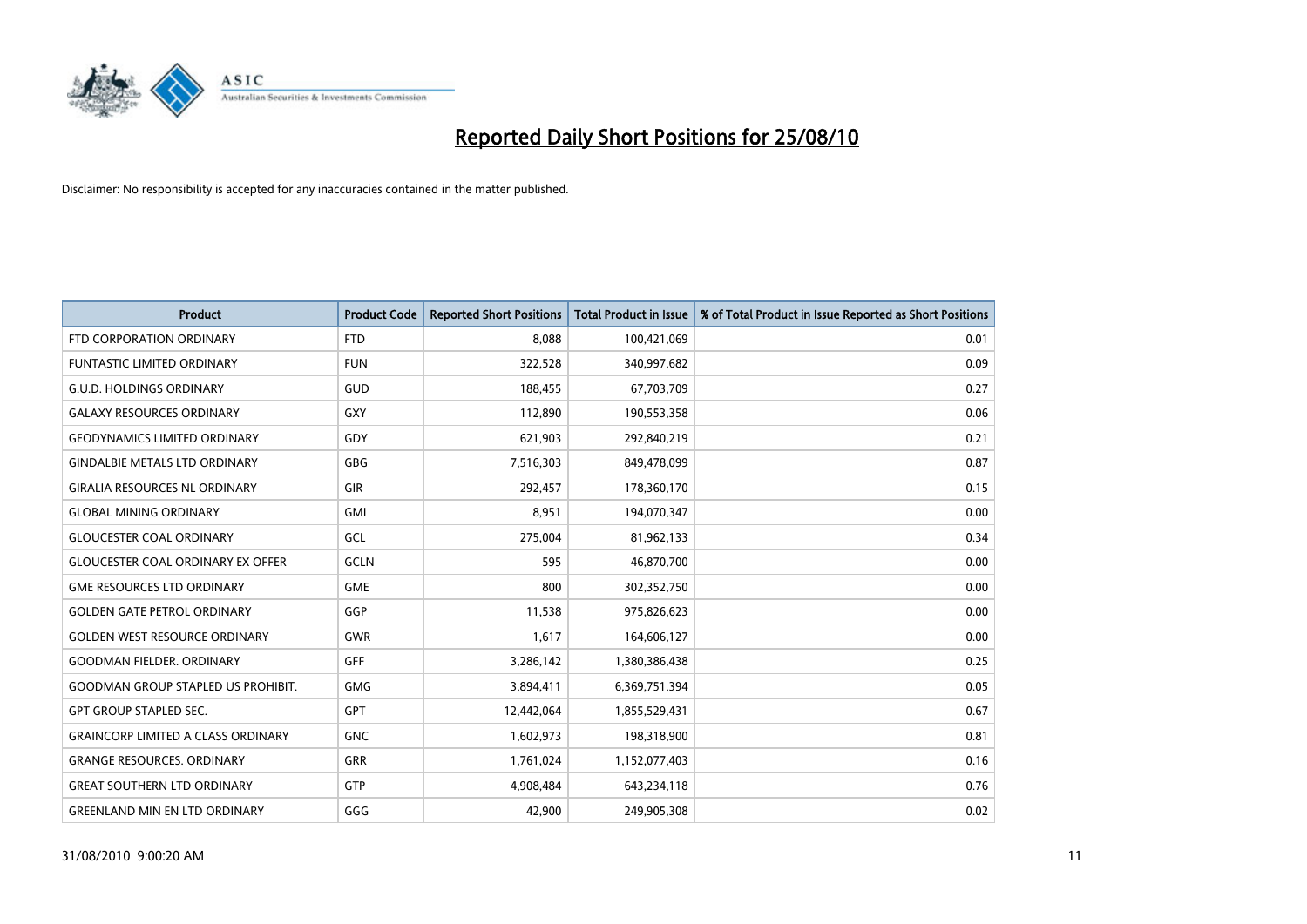

| <b>Product</b>                                   | <b>Product Code</b> | <b>Reported Short Positions</b> | <b>Total Product in Issue</b> | % of Total Product in Issue Reported as Short Positions |
|--------------------------------------------------|---------------------|---------------------------------|-------------------------------|---------------------------------------------------------|
| <b>GUINNESS PEAT GROUP. CHESS DEPOSITARY INT</b> | GPG                 | 55                              | 305,559,089                   | 0.00                                                    |
| <b>GUNNS LIMITED ORDINARY</b>                    | <b>GNS</b>          | 14,284,913                      | 806,734,892                   | 1.77                                                    |
| <b>GWA INTERNATIONAL ORDINARY</b>                | <b>GWT</b>          | 4,888,793                       | 301,102,514                   | 1.62                                                    |
| <b>HARVEY NORMAN ORDINARY</b>                    | <b>HVN</b>          | 32,924,329                      | 1,062,316,784                 | 3.09                                                    |
| HASTIE GROUP LIMITED ORDINARY                    | <b>HST</b>          | 254,514                         | 239,716,924                   | 0.11                                                    |
| HASTINGS DIVERSIFIED STAPLED SECURITY            | <b>HDF</b>          | 133,773                         | 513,336,482                   | 0.02                                                    |
| HEALTHSCOPE LIMITED ORDINARY                     | <b>HSP</b>          | 2,077,677                       | 317,335,186                   | 0.65                                                    |
| <b>HEARTWARE INT INC CDI 35:1</b>                | <b>HIN</b>          | 272,008                         | 72,583,000                    | 0.37                                                    |
| <b>HENDERSON GROUP CDI 1:1</b>                   | HGG                 | 5,984,805                       | 566,751,863                   | 1.05                                                    |
| HFA HOLDINGS LIMITED ORDINARY                    | <b>HFA</b>          | 1,820,937                       | 469,330,170                   | 0.38                                                    |
| <b>HIGHLANDS PACIFIC ORDINARY</b>                | <b>HIG</b>          | 2,382,826                       | 669,062,148                   | 0.36                                                    |
| HILLGROVE RES LTD ORDINARY                       | <b>HGO</b>          | 212,653                         | 482,618,890                   | 0.04                                                    |
| HILLS INDUSTRIES LTD ORDINARY                    | <b>HIL</b>          | 2,274,004                       | 248,219,660                   | 0.92                                                    |
| HORIZON OIL LIMITED ORDINARY                     | <b>HZN</b>          | 3,139,648                       | 1,126,621,515                 | 0.28                                                    |
| HUNNU COAL LIMITED ORDINARY                      | <b>HUN</b>          | 491                             | 109,600,002                   | 0.00                                                    |
| <b>ICON ENERGY LIMITED ORDINARY</b>              | <b>ICN</b>          | 391,255                         | 439,801,394                   | 0.09                                                    |
| <b>IINET LIMITED ORDINARY</b>                    | <b>IIN</b>          | 1,094,448                       | 151,898,119                   | 0.72                                                    |
| ILUKA RESOURCES ORDINARY                         | <b>ILU</b>          | 7,354,757                       | 418,700,517                   | 1.75                                                    |
| IMF (AUSTRALIA) LTD ORDINARY                     | IMF                 | 380,423                         | 122,496,819                   | 0.31                                                    |
| IMX RESOURCES LTD ORDINARY                       | <b>IXR</b>          | 20,000                          | 260,252,803                   | 0.01                                                    |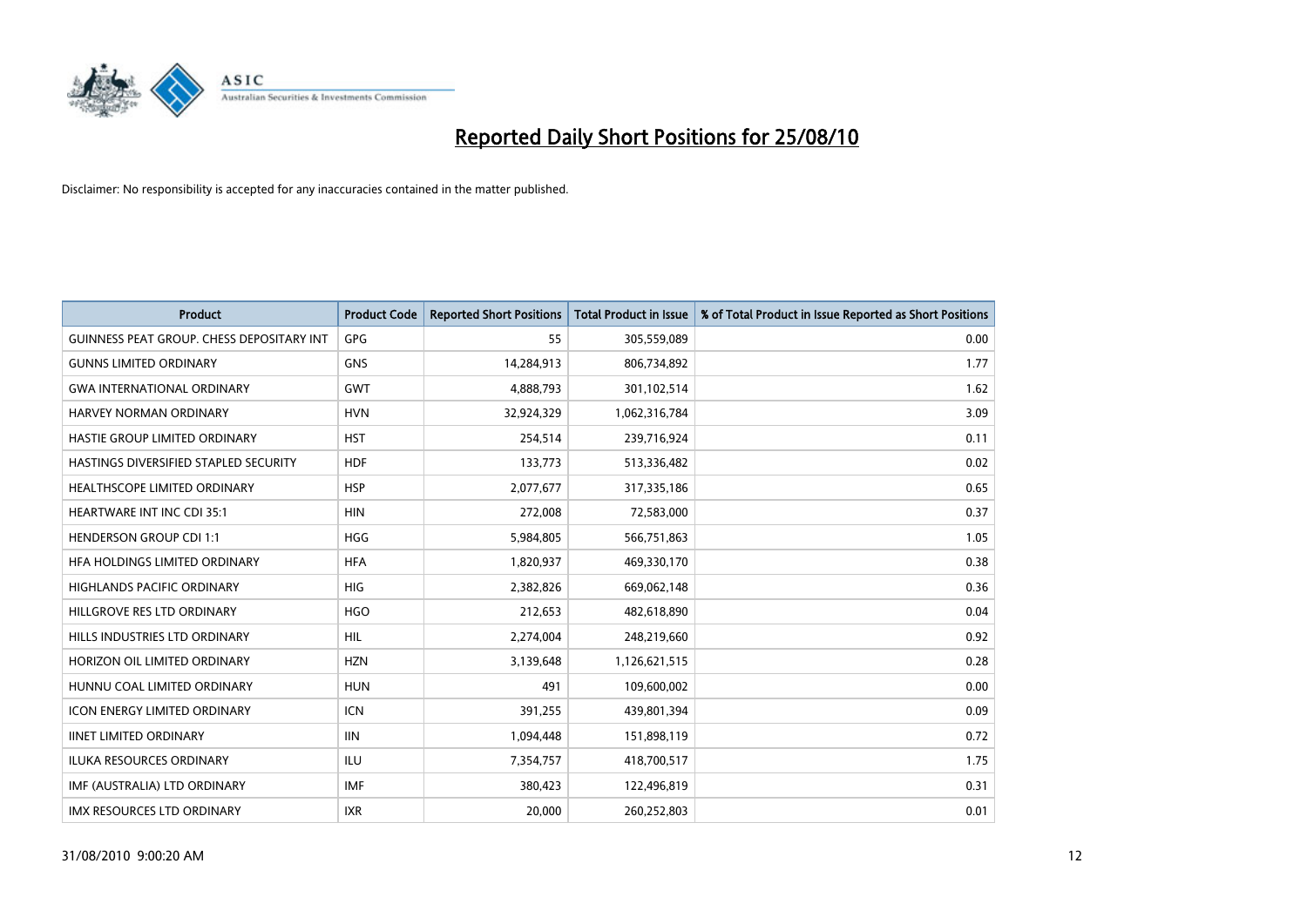

| <b>Product</b>                           | <b>Product Code</b> | <b>Reported Short Positions</b> | Total Product in Issue | % of Total Product in Issue Reported as Short Positions |
|------------------------------------------|---------------------|---------------------------------|------------------------|---------------------------------------------------------|
| <b>INCITEC PIVOT ORDINARY</b>            | <b>IPL</b>          | 9,824,678                       | 1,628,730,107          | 0.60                                                    |
| <b>INDAGO RESOURCES LTD ORDINARY</b>     | <b>IDG</b>          | 8,179                           | 90,225,242             | 0.01                                                    |
| <b>INDEPENDENCE GROUP ORDINARY</b>       | IGO                 | 97,560                          | 113,813,539            | 0.09                                                    |
| INDOPHIL RESOURCES ORDINARY              | <b>IRN</b>          | 289,850                         | 423,428,803            | 0.06                                                    |
| <b>INDUSTREA LIMITED ORDINARY</b>        | IDL                 | 1,681,337                       | 956,668,877            | 0.16                                                    |
| <b>INFIGEN ENERGY STAPLED SECURITIES</b> | <b>IFN</b>          | 5,729,260                       | 760,374,428            | 0.76                                                    |
| ING INDUSTRIAL FUND UNITS                | <b>IIF</b>          | 7,594,243                       | 2,592,249,647          | 0.28                                                    |
| ING OFFICE FUND STAPLED SECURITIES       | <b>IOF</b>          | 715,027                         | 2,729,071,212          | 0.02                                                    |
| ING RE COM GROUP STAPLED SECURITIES      | <b>ILF</b>          | 9,075                           | 441,029,194            | 0.00                                                    |
| <b>INSURANCE AUSTRALIA ORDINARY</b>      | <b>IAG</b>          | 4,404,824                       | 2,078,994,021          | 0.20                                                    |
| INTEGRA MINING LTD. ORDINARY             | <b>IGR</b>          | 1,616,157                       | 755,792,394            | 0.20                                                    |
| <b>INTOLL GROUP STAPLED SECURITIES</b>   | <b>ITO</b>          | 1,119,170                       | 2,261,732,048          | 0.05                                                    |
| <b>INTREPID MINES ORDINARY</b>           | <b>IAU</b>          | 90,520                          | 430,279,346            | 0.02                                                    |
| <b>INVOCARE LIMITED ORDINARY</b>         | <b>IVC</b>          | 1,015,578                       | 102,069,091            | 1.00                                                    |
| ION LIMITED ORDINARY                     | <b>ION</b>          | 164,453                         | 256,365,105            | 0.06                                                    |
| <b>IOOF HOLDINGS LTD ORDINARY</b>        | <b>IFL</b>          | 1,684,142                       | 229,794,395            | 0.72                                                    |
| <b>IRESS MARKET TECH. ORDINARY</b>       | <b>IRE</b>          | 1,540,143                       | 126,018,142            | 1.22                                                    |
| <b>IRON ORE HOLDINGS ORDINARY</b>        | <b>IOH</b>          | 46,361                          | 135,380,683            | 0.03                                                    |
| ISHARES MSCI EAFE CDI 1:1                | <b>IVE</b>          | 78,119                          | 590,400,000            | 0.01                                                    |
| ISHARES MSCI EM MKTS CDI 1:1             | <b>IEM</b>          | 61,492                          | 425,700,000            | 0.01                                                    |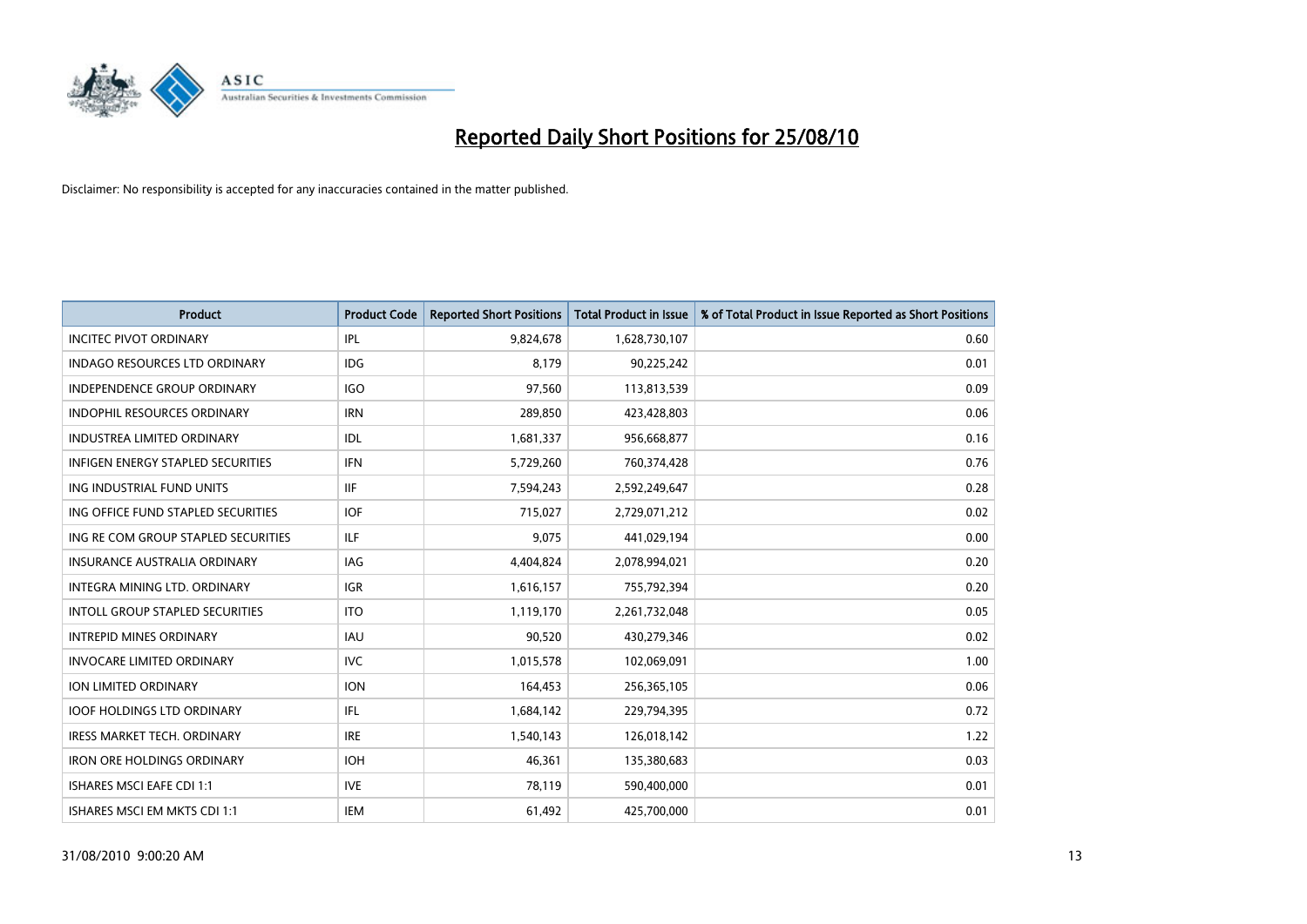

| <b>Product</b>                           | <b>Product Code</b> | <b>Reported Short Positions</b> | <b>Total Product in Issue</b> | % of Total Product in Issue Reported as Short Positions |
|------------------------------------------|---------------------|---------------------------------|-------------------------------|---------------------------------------------------------|
| <b>ISOFT GROUP LIMITED ORDINARY</b>      | <b>ISF</b>          | 17,581,641                      | 1,066,683,511                 | 1.65                                                    |
| IVANHOE AUSTRALIA ORDINARY               | <b>IVA</b>          | 772,790                         | 407,725,785                   | 0.19                                                    |
| <b>JABIRU METALS LTD ORDINARY</b>        | IML                 | 490,181                         | 552,619,180                   | 0.08                                                    |
| JAMES HARDIE INDUST CHESS DEPOSITARY INT | <b>JHX</b>          | 14,046,339                      | 435,438,790                   | 3.21                                                    |
| <b>JAMESON RESOURCES ORDINARY</b>        | <b>JAL</b>          | 1,600,000                       | 63,885,910                    | 2.50                                                    |
| <b>JB HI-FI LIMITED ORDINARY</b>         | <b>IBH</b>          | 5,942,086                       | 108,892,166                   | 5.45                                                    |
| KAGARA LTD ORDINARY                      | KZL                 | 5,190,666                       | 674,489,717                   | 0.77                                                    |
| KAROON GAS AUSTRALIA ORDINARY            | <b>KAR</b>          | 259,490                         | 177,546,198                   | 0.14                                                    |
| KATHMANDU HOLD LTD ORDINARY              | <b>KMD</b>          | 988,017                         | 200,000,000                   | 0.49                                                    |
| <b>KEYBRIDGE CAPITAL ORDINARY</b>        | <b>KBC</b>          | 5,999                           | 172,070,564                   | 0.00                                                    |
| KIMBERLEY METALS LTD ORDINARY            | <b>KBL</b>          | 2,609                           | 94,490,816                    | 0.00                                                    |
| KINGSGATE CONSOLID, ORDINARY             | <b>KCN</b>          | 350,167                         | 100,734,116                   | 0.34                                                    |
| LEIGHTON HOLDINGS ORDINARY               | LEI                 | 2,966,325                       | 300,692,299                   | 0.95                                                    |
| LEND LEASE GROUP UNIT/ORD STAPLED        | LLC                 | 305,943                         | 565,558,754                   | 0.05                                                    |
| LIHIR GOLD LIMITED. ORDINARY             | LGL                 | 7,349,127                       | 2,368,729,935                 | 0.31                                                    |
| LINC ENERGY LTD ORDINARY                 | <b>LNC</b>          | 618,890                         | 494,947,572                   | 0.13                                                    |
| LYNAS CORPORATION ORDINARY               | <b>LYC</b>          | 11,649,873                      | 1,656,249,093                 | 0.71                                                    |
| MAC SERVICES (THE) ORDINARY              | <b>MSL</b>          | 26,134                          | 165,966,692                   | 0.01                                                    |
| MACARTHUR COAL ORDINARY                  | <b>MCC</b>          | 1,487,429                       | 254,333,109                   | 0.58                                                    |
| <b>MACMAHON HOLDINGS ORDINARY</b>        | MAH                 | 8,473,664                       | 733,711,705                   | 1.15                                                    |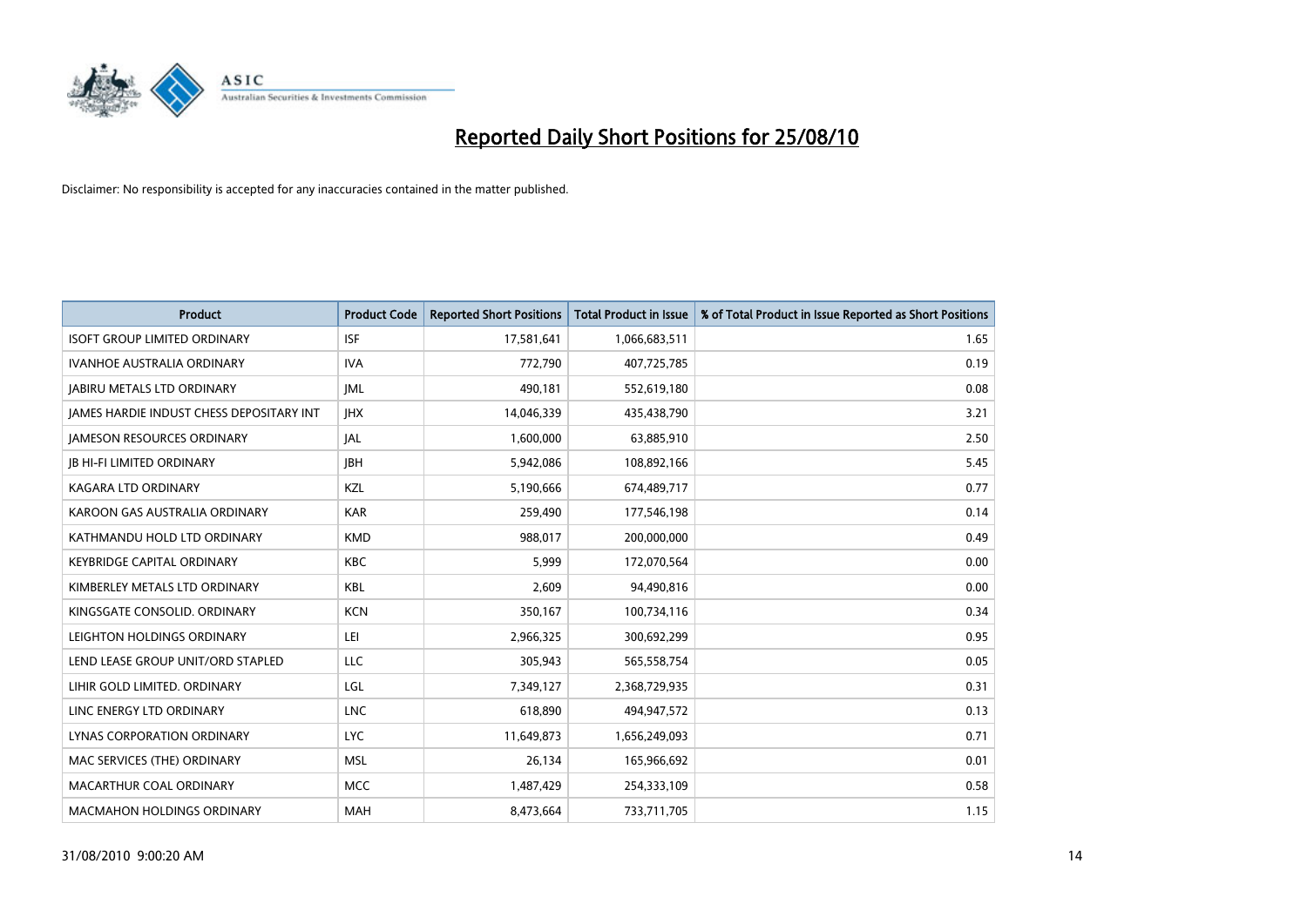

| <b>Product</b>                        | <b>Product Code</b> | <b>Reported Short Positions</b> | Total Product in Issue | % of Total Product in Issue Reported as Short Positions |
|---------------------------------------|---------------------|---------------------------------|------------------------|---------------------------------------------------------|
| MACQ ATLAS ROADS GRP ORDINARY STAPLED | <b>MQA</b>          | 3,519,389                       | 452,345,907            | 0.78                                                    |
| MACQUARIE GROUP LTD ORDINARY          | <b>MOG</b>          | 3,805,293                       | 345,601,301            | 1.08                                                    |
| <b>MANTRA RESOURCES ORDINARY</b>      | <b>MRU</b>          | 14,761                          | 130,229,188            | 0.01                                                    |
| MAP GROUP STAPLED US PROHIBIT.        | <b>MAP</b>          | 12,438,805                      | 1,861,210,782          | 0.64                                                    |
| <b>MARION ENERGY ORDINARY</b>         | <b>MAE</b>          | 749,988                         | 429,822,043            | 0.17                                                    |
| MCPHERSON'S LTD ORDINARY              | <b>MCP</b>          | 8,228                           | 71,651,758             | 0.01                                                    |
| MEDUSA MINING LTD ORDINARY            | <b>MML</b>          | 114,409                         | 187,584,911            | 0.06                                                    |
| MELBOURNE IT LIMITED ORDINARY         | <b>MLB</b>          | 164,728                         | 79,572,767             | 0.21                                                    |
| MEO AUSTRALIA LTD ORDINARY            | <b>MEO</b>          | 566,964                         | 477,220,955            | 0.10                                                    |
| <b>MERMAID MARINE ORDINARY</b>        | <b>MRM</b>          | 307,964                         | 186,884,825            | 0.16                                                    |
| METALS X LIMITED ORDINARY             | <b>MLX</b>          | 326,940                         | 1,365,661,782          | 0.03                                                    |
| METCASH LIMITED ORDINARY              | <b>MTS</b>          | 17,429,911                      | 767,055,221            | 2.27                                                    |
| METGASCO LIMITED ORDINARY             | <b>MEL</b>          | 235,435                         | 250,803,468            | 0.09                                                    |
| MICLYN EXP OFFSHR ORDINARY            | <b>MIO</b>          | 199,999                         | 271,700,000            | 0.07                                                    |
| MINARA RESOURCES ORDINARY             | <b>MRE</b>          | 5,611,768                       | 1,167,783,517          | 0.46                                                    |
| MINCOR RESOURCES NL ORDINARY          | <b>MCR</b>          | 611,642                         | 200,184,686            | 0.30                                                    |
| MINERAL DEPOSITS ORDINARY             | <b>MDL</b>          | 1,082,362                       | 580,576,525            | 0.17                                                    |
| MINERAL RESOURCES. ORDINARY           | <b>MIN</b>          | 306,435                         | 167, 153, 302          | 0.18                                                    |
| MIRABELA NICKEL LTD ORDINARY          | <b>MBN</b>          | 7,157,026                       | 367, 162, 725          | 1.93                                                    |
| MIRVAC GROUP STAPLED SECURITIES       | <b>MGR</b>          | 3,740,881                       | 3,415,314,823          | 0.10                                                    |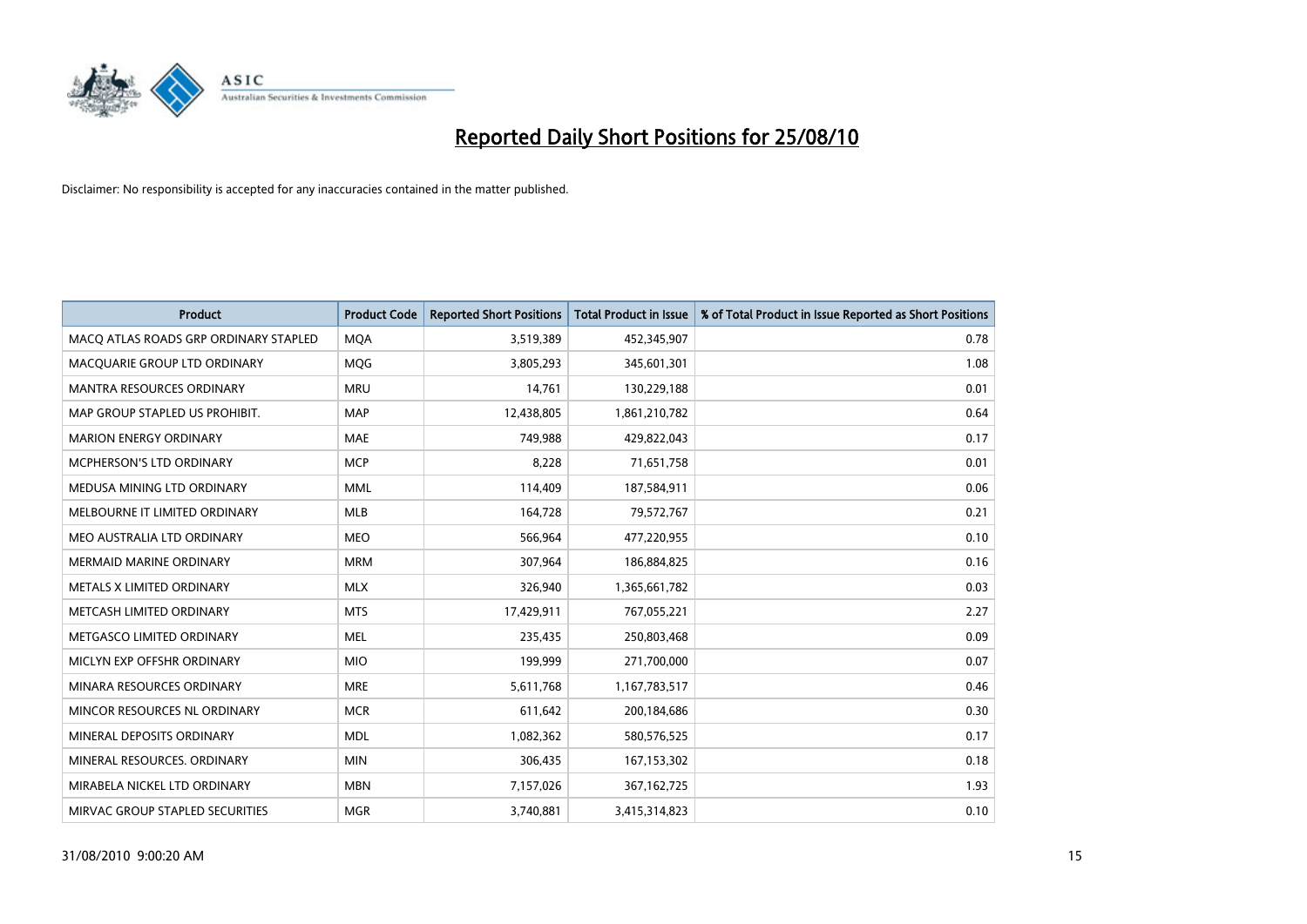

| <b>Product</b>                    | <b>Product Code</b> | <b>Reported Short Positions</b> | Total Product in Issue | % of Total Product in Issue Reported as Short Positions |
|-----------------------------------|---------------------|---------------------------------|------------------------|---------------------------------------------------------|
| MITCHELL COMMUNITCA, ORDINARY     | <b>MCU</b>          | 30,257                          | 301,761,208            | 0.01                                                    |
| MOLOPO ENERGY LTD ORDINARY        | <b>MPO</b>          | 235,499                         | 250,972,584            | 0.10                                                    |
| MONADELPHOUS GROUP ORDINARY       | <b>MND</b>          | 1,426,234                       | 86,459,327             | 1.65                                                    |
| MOSAIC OIL NL ORDINARY            | <b>MOS</b>          | 41,742                          | 821,710,775            | 0.01                                                    |
| <b>MOUNT GIBSON IRON ORDINARY</b> | <b>MGX</b>          | 2,761,307                       | 1,079,570,693          | 0.26                                                    |
| MURCHISON METALS LTD ORDINARY     | <b>MMX</b>          | 2,852,956                       | 435,384,268            | 0.65                                                    |
| <b>MYER HOLDINGS LTD ORDINARY</b> | <b>MYR</b>          | 11,980,197                      | 581,517,884            | 2.05                                                    |
| MYSTATE LIMITED ORDINARY          | <b>MYS</b>          | 1,400                           | 67,411,055             | 0.00                                                    |
| NATIONAL AUST. BANK ORDINARY      | <b>NAB</b>          | 7,761,451                       | 2,133,245,479          | 0.34                                                    |
| NAVITAS LIMITED ORDINARY          | <b>NVT</b>          | 835,142                         | 342,361,526            | 0.24                                                    |
| NEPTUNE MARINE ORDINARY           | <b>NMS</b>          | 1,172,449                       | 438,071,251            | 0.25                                                    |
| NEW HOPE CORPORATION ORDINARY     | <b>NHC</b>          | 705,136                         | 830,230,549            | 0.08                                                    |
| NEWCREST MINING ORDINARY          | <b>NCM</b>          | 29,058,908                      | 483,499,363            | 5.98                                                    |
| NEWS CORP A NON-VOTING CDI        | <b>NWSLV</b>        | 352,279                         | 1,828,142,472          | 0.01                                                    |
| NEWS CORP B VOTING CDI            | <b>NWS</b>          | 7,560,841                       | 798,520,953            | 0.93                                                    |
| NEXBIS LIMITED ORDINARY           | <b>NBS</b>          | 63,733                          | 498,972,940            | 0.01                                                    |
| NEXUS ENERGY LIMITED ORDINARY     | <b>NXS</b>          | 5,338,723                       | 988,257,304            | 0.53                                                    |
| NIB HOLDINGS LIMITED ORDINARY     | <b>NHF</b>          | 464,825                         | 495,431,427            | 0.09                                                    |
| NICK SCALI LIMITED ORDINARY       | <b>NCK</b>          | 35,846                          | 81,000,000             | 0.04                                                    |
| NIDO PETROLEUM ORDINARY           | <b>NDO</b>          | 8,033,131                       | 1,080,658,378          | 0.74                                                    |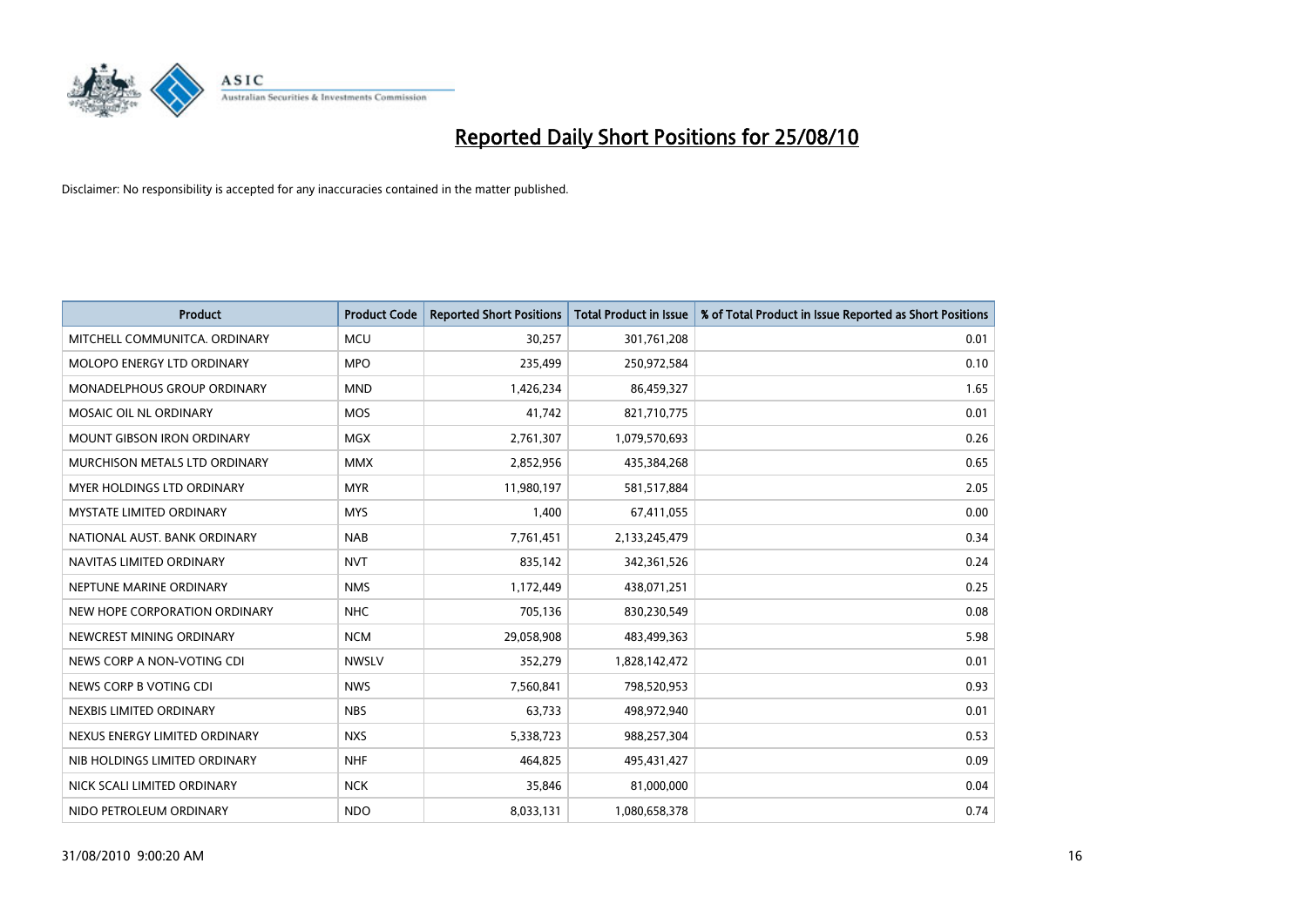

| <b>Product</b>                        | <b>Product Code</b> | <b>Reported Short Positions</b> | Total Product in Issue | % of Total Product in Issue Reported as Short Positions |
|---------------------------------------|---------------------|---------------------------------|------------------------|---------------------------------------------------------|
| NKWE PLATINUM 10C US COMMON           | <b>NKP</b>          | 160,169                         | 559,451,184            | 0.03                                                    |
| NORTHERN CREST ORDINARY               | NOC                 | 24.345                          | 116,074,781            | 0.02                                                    |
| NORTHERN IRON LTD ORDINARY            | <b>NFE</b>          | 783,899                         | 292,204,786            | 0.26                                                    |
| NOVOGEN LIMITED ORDINARY              | <b>NRT</b>          | 10,000                          | 102,125,894            | 0.01                                                    |
| NRW HOLDINGS LIMITED ORDINARY         | <b>NWH</b>          | 229,110                         | 251,223,000            | 0.08                                                    |
| NUFARM LIMITED ORDINARY               | <b>NUF</b>          | 2,117,555                       | 261,775,731            | 0.81                                                    |
| OAKTON LIMITED ORDINARY               | <b>OKN</b>          | 542.196                         | 93,622,235             | 0.56                                                    |
| OCEANAGOLD CORP. CHESS DEPOSITARY INT | <b>OGC</b>          | 665,173                         | 228,198,170            | 0.30                                                    |
| OCEANIA CAPITAL LTD ORDINARY          | <b>OCP</b>          | 2,500                           | 91,921,295             | 0.00                                                    |
| OIL SEARCH LTD ORDINARY               | <b>OSH</b>          | 5,412,745                       | 1,308,279,222          | 0.40                                                    |
| OM HOLDINGS LIMITED ORDINARY          | OMH                 | 1,082,754                       | 498,485,150            | 0.22                                                    |
| <b>ONESTEEL LIMITED ORDINARY</b>      | OST                 | 5,669,098                       | 1,331,583,166          | 0.42                                                    |
| ORICA LIMITED ORDINARY                | ORI                 | 1,471,389                       | 362,100,430            | 0.40                                                    |
| ORIGIN ENERGY ORDINARY                | <b>ORG</b>          | 2,236,817                       | 880,913,872            | 0.25                                                    |
| OTTO ENERGY LIMITED ORDINARY          | <b>OEL</b>          | 109,204                         | 1,134,540,071          | 0.01                                                    |
| OZ MINERALS ORDINARY                  | OZL                 | 62,544,997                      | 3,121,339,730          | 2.00                                                    |
| <b>PACIFIC BRANDS ORDINARY</b>        | PBG                 | 9,138,464                       | 931,386,248            | 0.97                                                    |
| PALADIN ENERGY LTD ORDINARY           | <b>PDN</b>          | 20,180,918                      | 717,892,802            | 2.83                                                    |
| PAN PACIFIC PETROL. ORDINARY          | <b>PPP</b>          | 333,920                         | 588,612,110            | 0.05                                                    |
| PANAUST LIMITED ORDINARY              | <b>PNA</b>          | 14.749.202                      | 2,954,125,529          | 0.49                                                    |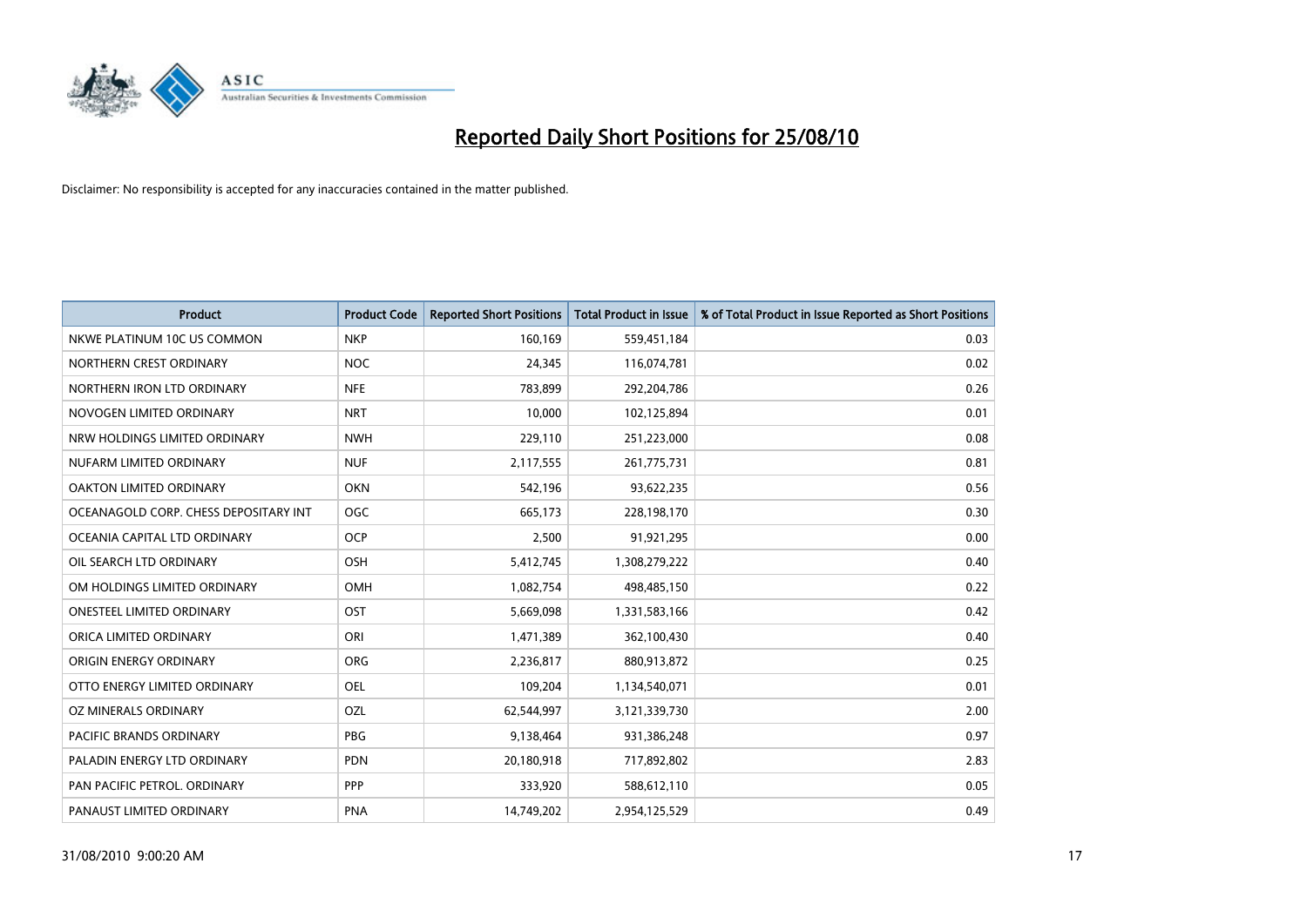

| <b>Product</b>                          | <b>Product Code</b> | <b>Reported Short Positions</b> | <b>Total Product in Issue</b> | % of Total Product in Issue Reported as Short Positions |
|-----------------------------------------|---------------------|---------------------------------|-------------------------------|---------------------------------------------------------|
| PANORAMIC RESOURCES ORDINARY            | PAN                 | 15,568                          | 205,262,842                   | 0.00                                                    |
| PAPERLINX LIMITED ORDINARY              | <b>PPX</b>          | 18,706,399                      | 603,580,761                   | 3.08                                                    |
| PAPERLINX SPS TRUST STEP UP PERP. PREF. | <b>PXUPA</b>        | 5,000                           | 2,850,000                     | 0.18                                                    |
| PATTIES FOODS LTD ORDINARY              | PFL                 |                                 | 138,908,853                   | 0.00                                                    |
| PEET LIMITED ORDINARY                   | <b>PPC</b>          | 814,812                         | 300,681,486                   | 0.27                                                    |
| PENINSULA MINERALS ORDINARY             | <b>PEN</b>          | 5,000                           | 1,629,755,018                 | 0.00                                                    |
| PERILYA LIMITED ORDINARY                | <b>PEM</b>          | 1,215,838                       | 526,075,563                   | 0.22                                                    |
| PERPETUAL LIMITED ORDINARY              | PPT                 | 2,651,548                       | 43,417,478                    | 6.12                                                    |
| PERSEUS MINING LTD ORDINARY             | PRU                 | 262,808                         | 421,282,088                   | 0.06                                                    |
| PETSEC ENERGY ORDINARY                  | <b>PSA</b>          | 223,332                         | 231,283,622                   | 0.10                                                    |
| PHARMAXIS LTD ORDINARY                  | <b>PXS</b>          | 1,216,540                       | 225,721,734                   | 0.54                                                    |
| PHOTON GROUP LTD ORDINARY               | <b>PGA</b>          | 1,150,366                       | 187,440,645                   | 0.61                                                    |
| PIKE RIVER COAL ORDINARY                | <b>PRC</b>          | 376,320                         | 405,301,433                   | 0.09                                                    |
| PLATINUM ASSET ORDINARY                 | <b>PTM</b>          | 3,573,261                       | 561,347,878                   | 0.62                                                    |
| PLATINUM AUSTRALIA ORDINARY             | <b>PLA</b>          | 6,683,874                       | 321,130,521                   | 2.06                                                    |
| PLATINUM CAPITAL LTD ORDINARY           | <b>PMC</b>          |                                 | 162,258,814                   | 0.00                                                    |
| PMP LIMITED ORDINARY                    | <b>PMP</b>          | 1,587,931                       | 335,338,483                   | 0.47                                                    |
| PORT BOUVARD LIMITED ORDINARY           | PBD                 | 6,754                           | 593,868,295                   | 0.00                                                    |
| PREMIER INVESTMENTS ORDINARY            | <b>PMV</b>          | 162,903                         | 155,030,045                   | 0.11                                                    |
| PRIMARY HEALTH CARE ORDINARY            | PRY                 | 9,884,688                       | 491,428,342                   | 2.01                                                    |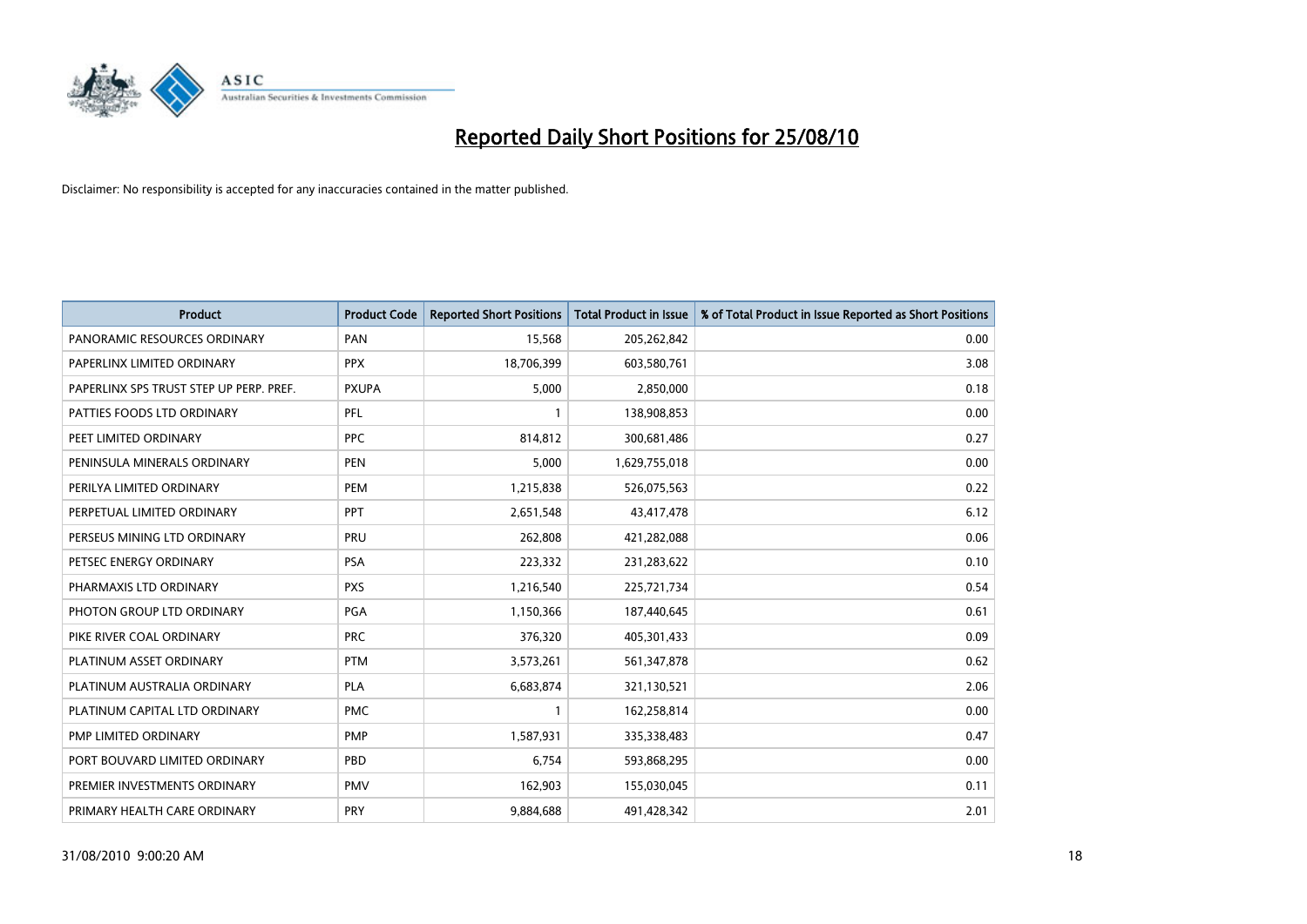

| <b>Product</b>                       | <b>Product Code</b> | <b>Reported Short Positions</b> | <b>Total Product in Issue</b> | % of Total Product in Issue Reported as Short Positions |
|--------------------------------------|---------------------|---------------------------------|-------------------------------|---------------------------------------------------------|
| PRIME INFR GROUP. STAPLED SECURITIES | PIH                 | 112,729                         | 351,776,795                   | 0.03                                                    |
| PRIME MEDIA GRP LTD ORDINARY         | <b>PRT</b>          | 91,567                          | 366,330,303                   | 0.02                                                    |
| PRIMEAG AUSTRALIA ORDINARY           | PAG                 | 400,907                         | 150,569,976                   | 0.27                                                    |
| PROGEN PHARMACEUTIC ORDINARY         | <b>PGL</b>          | 151,596                         | 24,709,097                    | 0.61                                                    |
| PROGRAMMED ORDINARY                  | PRG                 | 409,401                         | 118,169,908                   | 0.35                                                    |
| PSIVIDA CORP CDI 1:1                 | <b>PVA</b>          | 6,878                           | 7,849,757                     | 0.09                                                    |
| <b>QANTAS AIRWAYS ORDINARY</b>       | QAN                 | 26,762,543                      | 2,265,123,620                 | 1.19                                                    |
| OBE INSURANCE GROUP ORDINARY         | <b>OBE</b>          | 17,865,992                      | 1,035,071,131                 | 1.70                                                    |
| RAMELIUS RESOURCES ORDINARY          | <b>RMS</b>          | 12,533                          | 291,200,265                   | 0.00                                                    |
| RAMSAY HEALTH CARE ORDINARY          | <b>RHC</b>          | 1,779,913                       | 202,081,252                   | 0.85                                                    |
| RANGE RESOURCES LTD ORDINARY         | <b>RRS</b>          | 1,159,100                       | 1,052,019,983                 | 0.11                                                    |
| <b>RCR TOMLINSON ORDINARY</b>        | <b>RCR</b>          | 68,067                          | 131,860,172                   | 0.05                                                    |
| <b>REA GROUP ORDINARY</b>            | <b>REA</b>          | 2,772                           | 128,439,366                   | 0.00                                                    |
| <b>RECKON LIMITED ORDINARY</b>       | <b>RKN</b>          |                                 | 133,370,338                   | 0.00                                                    |
| <b>RED FORK ENERGY ORDINARY</b>      | <b>RFE</b>          | 7,696                           | 139,535,000                   | 0.01                                                    |
| REDFLEX HOLDINGS ORDINARY            | <b>RDF</b>          | 24,589                          | 110,010,757                   | 0.02                                                    |
| REED RESOURCES LTD ORDINARY          | <b>RDR</b>          | 268,205                         | 192,271,768                   | 0.14                                                    |
| <b>REGIS RESOURCES ORDINARY</b>      | <b>RRL</b>          | 139.692                         | 414,452,125                   | 0.03                                                    |
| <b>RESMED INC BONUS CDI DEF</b>      | <b>RMDBN</b>        | 1,026,441                       | 760,000,000                   | 0.13                                                    |
| RESMED INC CDI 10:1                  | <b>RMD</b>          | 9,842,642                       | 772,670,160                   | 1.25                                                    |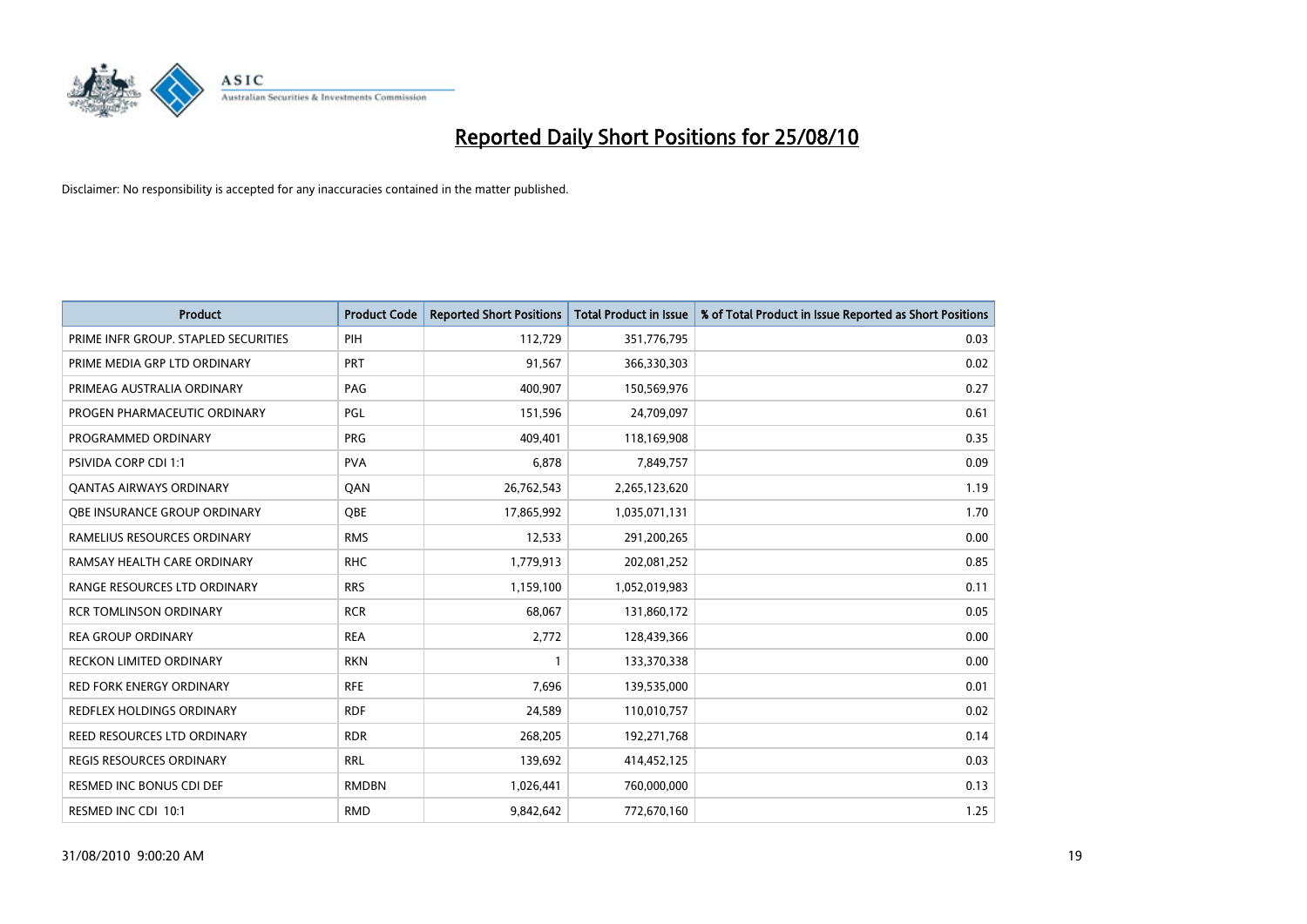

| Product                            | <b>Product Code</b> | <b>Reported Short Positions</b> | Total Product in Issue | % of Total Product in Issue Reported as Short Positions |
|------------------------------------|---------------------|---------------------------------|------------------------|---------------------------------------------------------|
| <b>RESOLUTE MINING ORDINARY</b>    | <b>RSG</b>          | 477,729                         | 392,736,732            | 0.13                                                    |
| RESOURCE GENERATION ORDINARY       | <b>RES</b>          | 157,911                         | 164,412,477            | 0.10                                                    |
| REVERSE CORP LIMITED ORDINARY      | <b>REF</b>          | 25,141                          | 92,382,175             | 0.03                                                    |
| RHG LIMITED ORDINARY               | <b>RHG</b>          | 13,020                          | 317,910,688            | 0.00                                                    |
| <b>RIDLEY CORPORATION ORDINARY</b> | <b>RIC</b>          | 53,937                          | 307,817,071            | 0.02                                                    |
| RIO TINTO LIMITED ORDINARY         | <b>RIO</b>          | 14,816,185                      | 606,831,240            | 2.40                                                    |
| RIVERCITY MOTORWAY STAPLED         | <b>RCY</b>          | 4,343,493                       | 957,010,115            | 0.45                                                    |
| RIVERSDALE MINING ORDINARY         | <b>RIV</b>          | 439,995                         | 236,013,688            | 0.17                                                    |
| ROC OIL COMPANY ORDINARY           | <b>ROC</b>          | 1,428,260                       | 713,154,560            | 0.21                                                    |
| SAI GLOBAL LIMITED ORDINARY        | SAI                 | 53,947                          | 195,965,767            | 0.02                                                    |
| SALMAT LIMITED ORDINARY            | <b>SLM</b>          | 124,873                         | 159,131,983            | 0.08                                                    |
| SANDFIRE RESOURCES ORDINARY        | <b>SFR</b>          | 44,748                          | 131,534,760            | 0.03                                                    |
| <b>SANTOS LTD ORDINARY</b>         | <b>STO</b>          | 2,953,944                       | 832,568,323            | 0.34                                                    |
| SARACEN MINERAL ORDINARY           | SAR                 | 129,024                         | 491,818,083            | 0.03                                                    |
| SEDGMAN LIMITED ORDINARY           | <b>SDM</b>          | 150,000                         | 205,986,681            | 0.07                                                    |
| SEEK LIMITED ORDINARY              | <b>SEK</b>          | 5,046,390                       | 336,584,488            | 1.50                                                    |
| SENETAS CORPORATION ORDINARY       | <b>SEN</b>          | 756,999                         | 461,522,263            | 0.16                                                    |
| SERVCORP LIMITED ORDINARY          | SRV                 | 104,655                         | 98,440,807             | 0.10                                                    |
| SERVICE STREAM ORDINARY            | <b>SSM</b>          | 344,663                         | 283,418,867            | 0.12                                                    |
| SEVEN GROUP HOLDINGS ORDINARY      | <b>SVW</b>          | 1,202,563                       | 305,410,281            | 0.39                                                    |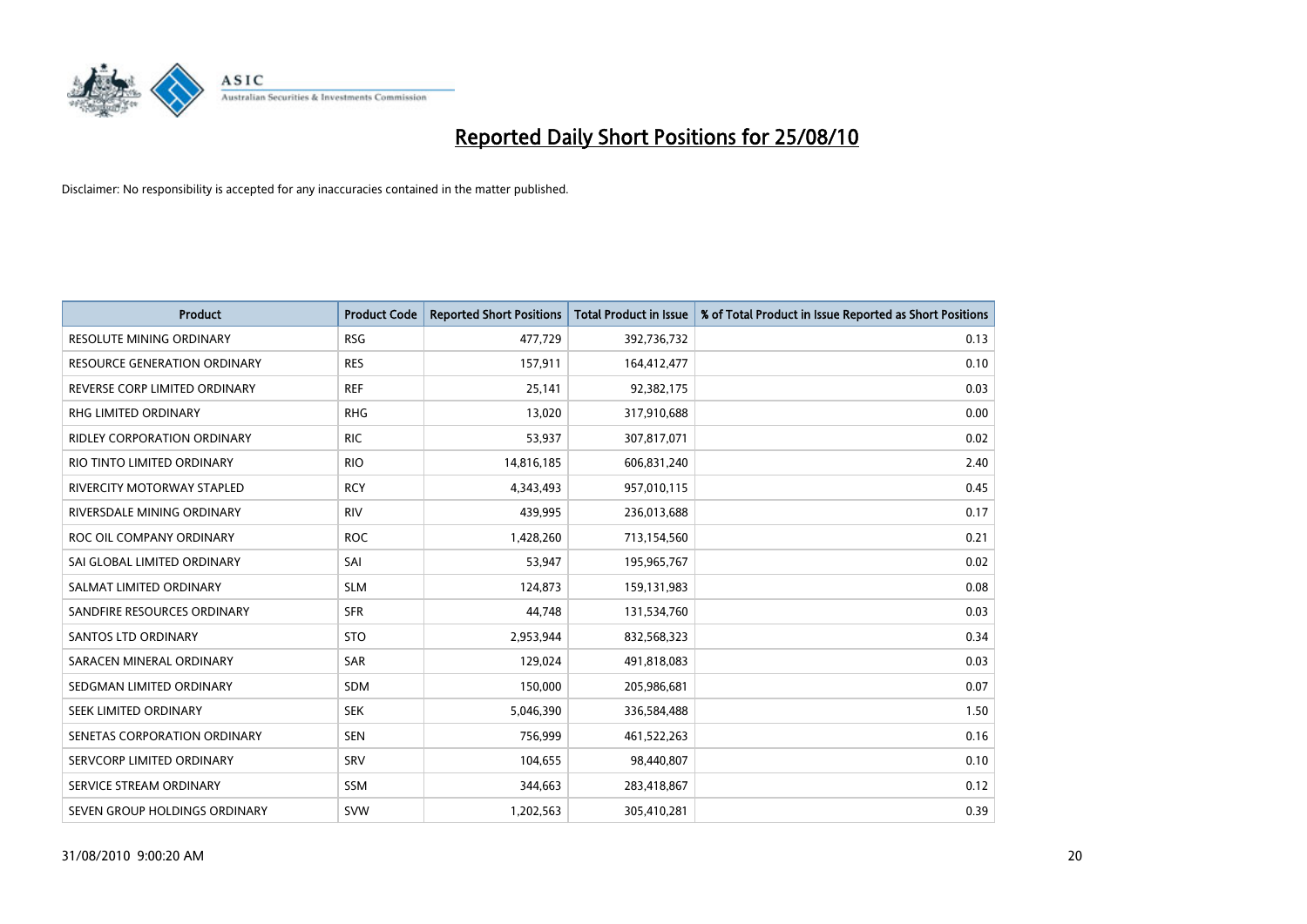

| <b>Product</b>                           | <b>Product Code</b> | <b>Reported Short Positions</b> | <b>Total Product in Issue</b> | % of Total Product in Issue Reported as Short Positions |
|------------------------------------------|---------------------|---------------------------------|-------------------------------|---------------------------------------------------------|
| SIGMA PHARMACEUTICAL ORDINARY            | SIP                 | 9,235,286                       | 1,178,626,572                 | 0.78                                                    |
| SILEX SYSTEMS ORDINARY                   | <b>SLX</b>          | 222,772                         | 149,506,391                   | 0.14                                                    |
| SILVER LAKE RESOURCE ORDINARY            | <b>SLR</b>          | 106,475                         | 178,757,838                   | 0.06                                                    |
| SIMS METAL MGMT LTD ORDINARY             | <b>SGM</b>          | 1,975,939                       | 203,891,295                   | 0.95                                                    |
| SINGAPORE TELECOMM. CHESS DEPOSITARY INT | SGT                 | 5,241,700                       | 404,134,884                   | 1.31                                                    |
| SKILLED GROUP LTD ORDINARY               | <b>SKE</b>          | 108,433                         | 190,738,408                   | 0.05                                                    |
| SKY CITY ENTERTAIN, ORDINARY             | <b>SKC</b>          | 7,957,753                       | 575,114,687                   | 1.38                                                    |
| SKY NETWORK ORDINARY                     | <b>SKT</b>          | 861,790                         | 389,139,785                   | 0.22                                                    |
| SMS MANAGEMENT, ORDINARY                 | <b>SMX</b>          | 14,988                          | 67,182,500                    | 0.03                                                    |
| SONIC HEALTHCARE ORDINARY                | <b>SHL</b>          | 4,446,851                       | 388,429,875                   | 1.15                                                    |
| SP AUSNET STAPLED SECURITIES             | SPN                 | 9,478,444                       | 2,748,353,504                 | 0.34                                                    |
| SPARK INFRASTRUCTURE STAPLED SECURITIES  | SKI                 | 5,739,465                       | 1,031,911,394                 | 0.54                                                    |
| SPDR 200 FUND ETF UNITS                  | <b>STW</b>          | 3,807                           | 59,028,081                    | 0.01                                                    |
| SPECIALTY FASHION ORDINARY               | SFH                 | 1,450,634                       | 190,964,693                   | 0.76                                                    |
| SPHERE MINERALS LTD ORDINARY             | <b>SPH</b>          | 75,000                          | 171,348,151                   | 0.04                                                    |
| SPOTLESS GROUP LTD ORDINARY              | SPT                 | 876,303                         | 259,309,656                   | 0.34                                                    |
| ST BARBARA LIMITED ORDINARY              | <b>SBM</b>          | 29,424,419                      | 1,953,168,407                 | 1.51                                                    |
| STAGING CONNECTIONS ORDINARY             | <b>STG</b>          | 2,917,189                       | 783,175,134                   | 0.37                                                    |
| STH AMERICAN COR LTD ORDINARY            | SAY                 | 9,200                           | 231,832,027                   | 0.00                                                    |
| STHN CROSS MEDIA ORDINARY                | SXL                 | 72,007                          | 378,827,750                   | 0.01                                                    |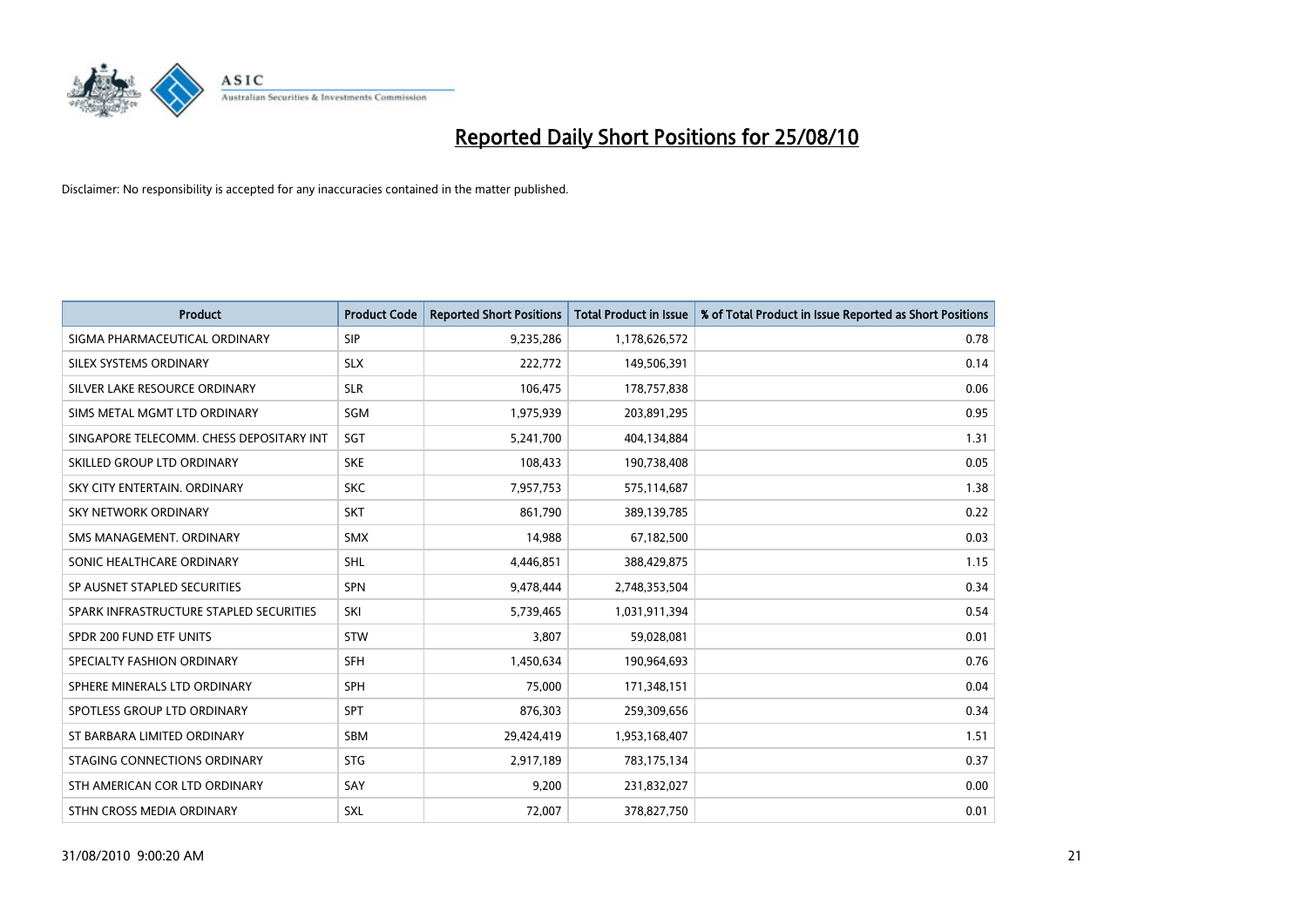

| <b>Product</b>                       | <b>Product Code</b> | <b>Reported Short Positions</b> | <b>Total Product in Issue</b> | % of Total Product in Issue Reported as Short Positions |
|--------------------------------------|---------------------|---------------------------------|-------------------------------|---------------------------------------------------------|
| STOCKLAND UNITS/ORD STAPLED          | SGP                 | 12,742,431                      | 2,383,036,717                 | 0.53                                                    |
| STRAITS RESOURCES ORDINARY           | SRL                 | 3,535,581                       | 255,203,613                   | 1.38                                                    |
| STW COMMUNICATIONS ORDINARY          | SGN                 | 109,250                         | 364,310,964                   | 0.02                                                    |
| SUNCORP-METWAY, ORDINARY             | <b>SUN</b>          | 3,586,304                       | 1,281,390,524                 | 0.25                                                    |
| SUNDANCE RESOURCES ORDINARY          | <b>SDL</b>          | 15,964,535                      | 2,709,995,932                 | 0.58                                                    |
| SUNLAND GROUP LTD ORDINARY           | <b>SDG</b>          | 258,912                         | 251,107,692                   | 0.10                                                    |
| SUPER CHEAP AUTO GRP ORDINARY        | <b>SUL</b>          | 357,819                         | 127,569,802                   | 0.28                                                    |
| SWICK MINING ORDINARY                | <b>SWK</b>          | 1,548                           | 236,724,970                   | 0.00                                                    |
| SYMEX HOLDINGS ORDINARY              | <b>SYM</b>          | 6,633                           | 125,037,628                   | 0.01                                                    |
| <b>TABCORP HOLDINGS LTD ORDINARY</b> | <b>TAH</b>          | 14,875,041                      | 612,625,759                   | 2.41                                                    |
| TALENT2 INTERNATION ORDINARY         | <b>TWO</b>          | 7                               | 141,174,846                   | 0.00                                                    |
| TAP OIL LIMITED ORDINARY             | <b>TAP</b>          | 25,118                          | 156,485,921                   | 0.02                                                    |
| TASSAL GROUP LIMITED ORDINARY        | <b>TGR</b>          | 3,295,953                       | 144,197,882                   | 2.29                                                    |
| TATTS GROUP LTD ORDINARY             | <b>TTS</b>          | 8,000,160                       | 1,281,937,479                 | 0.62                                                    |
| <b>TECHNOLOGY ONE ORDINARY</b>       | <b>TNE</b>          | 52,955                          | 300,303,455                   | 0.02                                                    |
| TELECOM CORPORATION ORDINARY         | <b>TEL</b>          | 43,102,084                      | 1,920,703,692                 | 2.22                                                    |
| TELSTRA CORPORATION. ORDINARY        | <b>TLS</b>          | 95,437,877                      | 12,443,074,357                | 0.75                                                    |
| TEN NETWORK HOLDINGS ORDINARY        | <b>TEN</b>          | 8,313,206                       | 1,045,236,720                 | 0.78                                                    |
| TFS CORPORATION LTD ORDINARY         | <b>TFC</b>          | 69,729                          | 227,360,909                   | 0.03                                                    |
| THE REJECT SHOP ORDINARY             | <b>TRS</b>          | 11,623                          | 26,033,570                    | 0.05                                                    |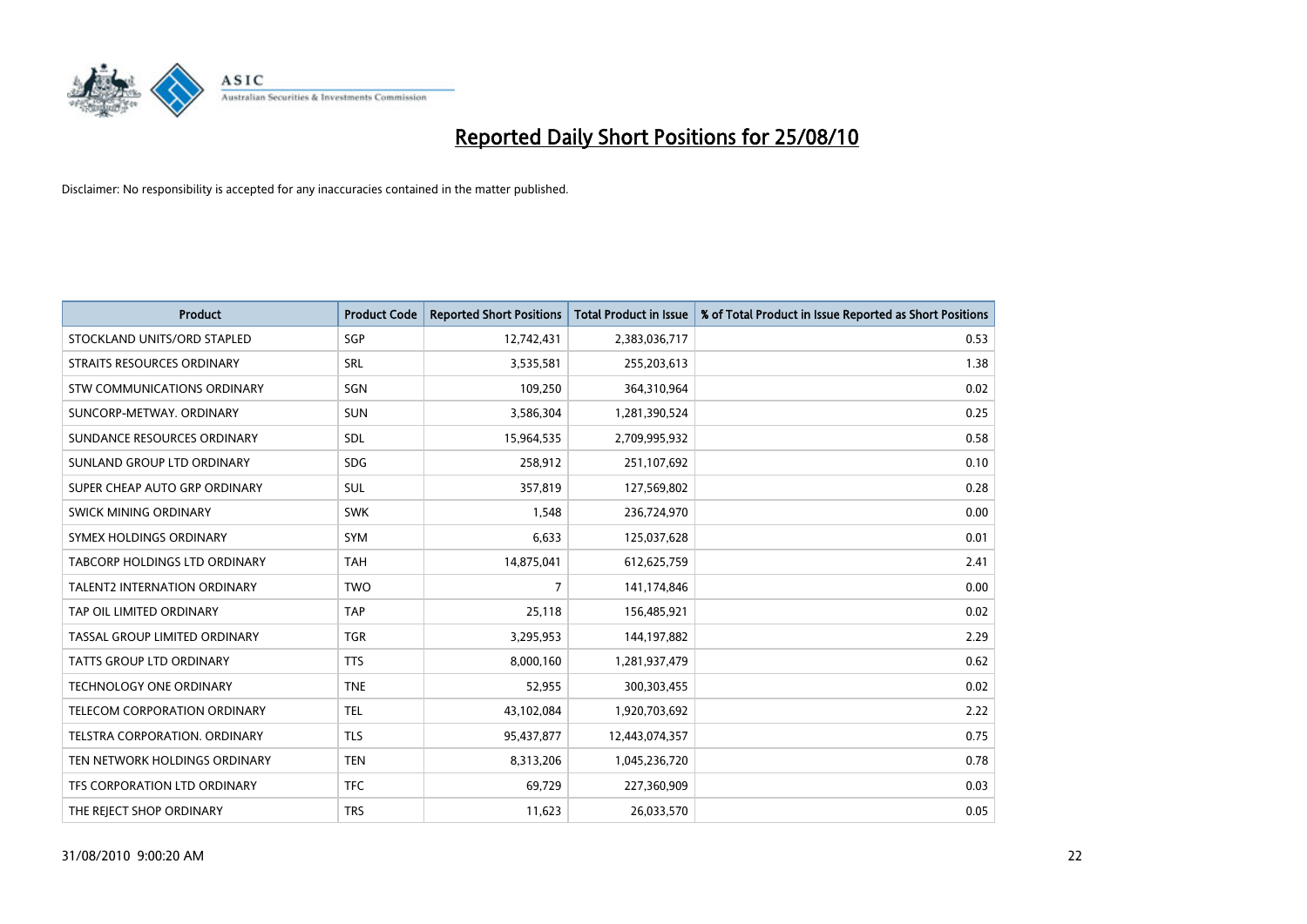

| <b>Product</b>                            | <b>Product Code</b> | <b>Reported Short Positions</b> | <b>Total Product in Issue</b> | % of Total Product in Issue Reported as Short Positions |
|-------------------------------------------|---------------------|---------------------------------|-------------------------------|---------------------------------------------------------|
| THOR MINING PLC CHESS DEPOSITARY          | <b>THR</b>          | 2,307                           | 245,247,701                   | 0.00                                                    |
| THORN GROUP LIMITED ORDINARY              | <b>TGA</b>          | 2,361                           | 129,441,655                   | 0.00                                                    |
| TIMBERCORP LIMITED ORDINARY               | <b>TIM</b>          | 1,251,682                       | 352,071,429                   | 0.35                                                    |
| TISHMAN SPEYER UNITS                      | <b>TSO</b>          | 50,644                          | 338,440,904                   | 0.01                                                    |
| TNG LIMITED ORDINARY                      | <b>TNG</b>          | 4,321                           | 258,055,076                   | 0.00                                                    |
| TOLL HOLDINGS LTD ORDINARY                | <b>TOL</b>          | 9,093,763                       | 702,867,609                   | 1.28                                                    |
| TORO ENERGY LIMITED ORDINARY              | <b>TOE</b>          | 35,404                          | 964,936,676                   | 0.00                                                    |
| <b>TOWER AUSTRALIA ORDINARY</b>           | <b>TAL</b>          | 1,375,720                       | 415,928,881                   | 0.32                                                    |
| TOWER LIMITED ORDINARY                    | <b>TWR</b>          | 689,519                         | 260,631,787                   | 0.26                                                    |
| TOX FREE SOLUTIONS ORDINARY               | <b>TOX</b>          | 94,770                          | 91,765,500                    | 0.09                                                    |
| TPG TELECOM LIMITED ORDINARY              | <b>TPM</b>          | 317,129                         | 767,849,104                   | 0.04                                                    |
| TRANSFIELD SERV INFR STAPLED SECURITIES   | <b>TSI</b>          | 351,500                         | 432,184,488                   | 0.08                                                    |
| TRANSFIELD SERVICES ORDINARY              | <b>TSE</b>          | 189,382                         | 414,278,904                   | 0.05                                                    |
| TRANSPACIFIC INDUST, ORDINARY             | <b>TPI</b>          | 12,444,594                      | 960,638,735                   | 1.30                                                    |
| TRANSURBAN GROUP TRIPLE STAPLED SEC.      | <b>TCL</b>          | 7,241,356                       | 1,414,667,986                 | 0.48                                                    |
| TRINITY GROUP STAPLED SECURITIES          | <b>TCO</b>          | 3,419                           | 231,701,539                   | 0.00                                                    |
| TROY RESOURCES NL ORDINARY                | <b>TRY</b>          | 93,646                          | 87,474,323                    | 0.10                                                    |
| UGL LIMITED ORDINARY                      | UGL                 | 5,240,648                       | 165,928,705                   | 3.14                                                    |
| UXC LIMITED ORDINARY                      | <b>UXC</b>          | 678,611                         | 295,782,304                   | 0.22                                                    |
| VALAD PROPERTY GROUP STAPLED US PROHIBIT. | <b>VPG</b>          | 4,871,788                       | 2,287,682,926                 | 0.22                                                    |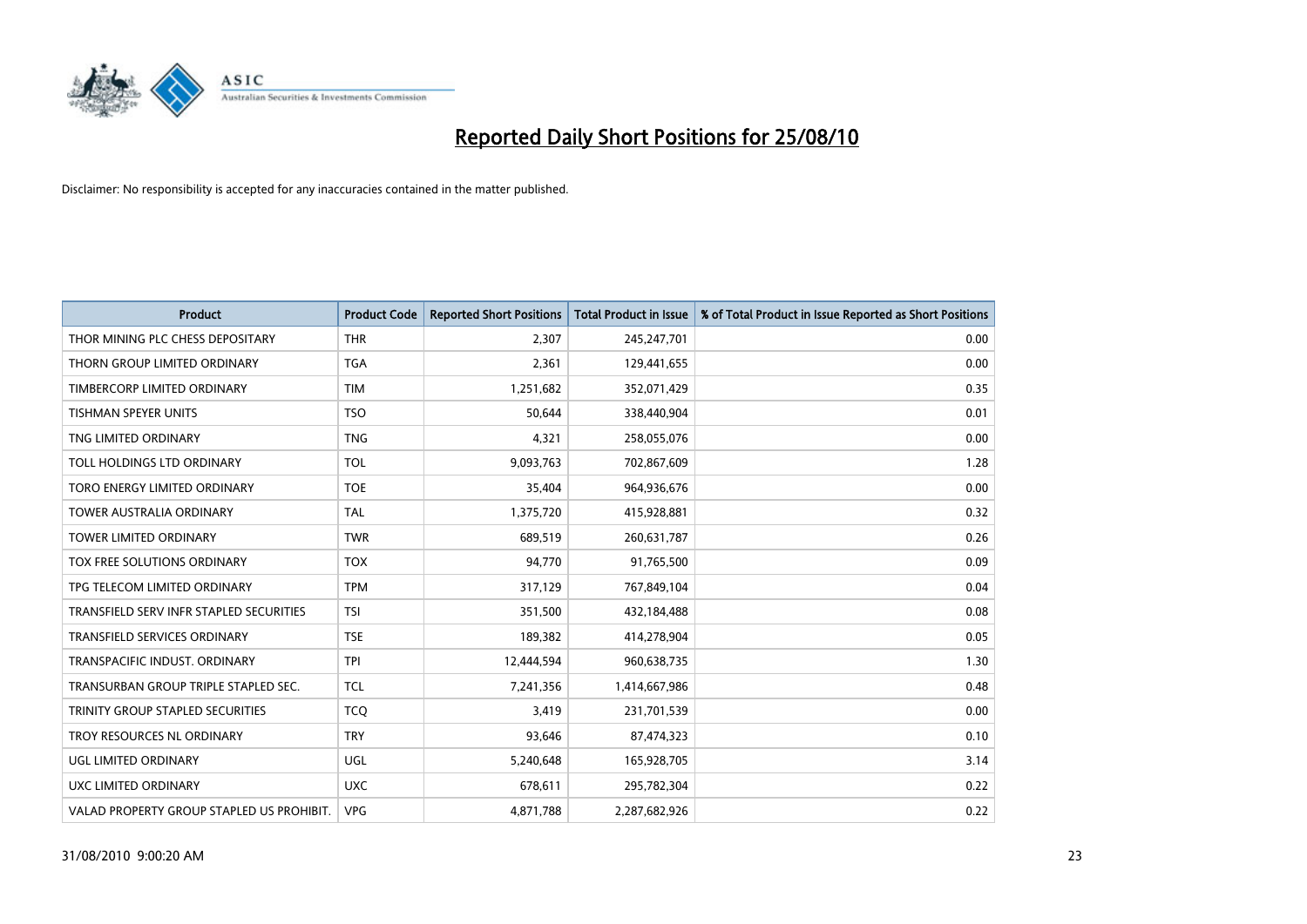

| <b>Product</b>                            | <b>Product Code</b> | <b>Reported Short Positions</b> | <b>Total Product in Issue</b> | % of Total Product in Issue Reported as Short Positions |
|-------------------------------------------|---------------------|---------------------------------|-------------------------------|---------------------------------------------------------|
| <b>VDM GROUP LIMITED ORDINARY</b>         | <b>VMG</b>          | 11,116                          | 195,613,088                   | 0.01                                                    |
| <b>VENTURE MINERALS ORDINARY</b>          | <b>VMS</b>          | 6,500                           | 168, 163, 334                 | 0.00                                                    |
| <b>VILLAGE ROADSHOW LTD ORDINARY</b>      | <b>VRL</b>          | 682                             | 114,217,649                   | 0.00                                                    |
| VILLAGE ROADSHOW LTD 'A' CLASS PREFERENCE | <b>VRLPA</b>        | 19,559                          | 52,235,451                    | 0.04                                                    |
| <b>VIRGIN BLUE HOLDINGS ORDINARY</b>      | <b>VBA</b>          | 17,207,570                      | 2,209,126,568                 | 0.77                                                    |
| <b>VISION GROUP HLDGS ORDINARY</b>        | <b>VGH</b>          | 78,000                          | 72,671,765                    | 0.11                                                    |
| <b>VITA GROUP LTD ORDINARY</b>            | <b>VTG</b>          | 75.190                          | 141,247,800                   | 0.05                                                    |
| VITERRA INC CDI 1:1                       | <b>VTA</b>          | 2,098                           | 68,629,939                    | 0.00                                                    |
| <b>WAREHOUSE GROUP ORDINARY</b>           | <b>WHS</b>          | 322,008                         | 311,195,868                   | 0.10                                                    |
| <b>WATPAC LIMITED ORDINARY</b>            | <b>WTP</b>          | 16,319                          | 181,326,206                   | 0.00                                                    |
| <b>WDS LIMITED ORDINARY</b>               | <b>WDS</b>          | 63,001                          | 143,107,458                   | 0.04                                                    |
| WEBJET LIMITED ORDINARY                   | <b>WEB</b>          | 93,861                          | 76,861,278                    | 0.12                                                    |
| <b>WESFARMERS LIMITED ORDINARY</b>        | <b>WES</b>          | 21,394,495                      | 1,005,169,707                 | 2.11                                                    |
| WESFARMERS LIMITED PARTIALLY PROTECTED    | <b>WESN</b>         | 2,292,927                       | 151,902,455                   | 1.50                                                    |
| WEST AUSTRALIAN NEWS ORDINARY             | <b>WAN</b>          | 6,524,082                       | 216,011,546                   | 3.02                                                    |
| WESTERN AREAS NL ORDINARY                 | <b>WSA</b>          | 5,802,341                       | 179,735,899                   | 3.23                                                    |
| WESTERN DESERT RES. ORDINARY              | <b>WDR</b>          | 948                             | 134,511,656                   | 0.00                                                    |
| WESTFIELD GROUP ORD/UNIT STAPLED SEC      | <b>WDC</b>          | 7,750,194                       | 2,307,773,663                 | 0.30                                                    |
| <b>WESTPAC BANKING CORP ORDINARY</b>      | <b>WBC</b>          | 21,795,861                      | 2,989,157,386                 | 0.68                                                    |
| WHITE ENERGY COMPANY ORDINARY             | <b>WEC</b>          | 6,410,996                       | 284,212,354                   | 2.25                                                    |